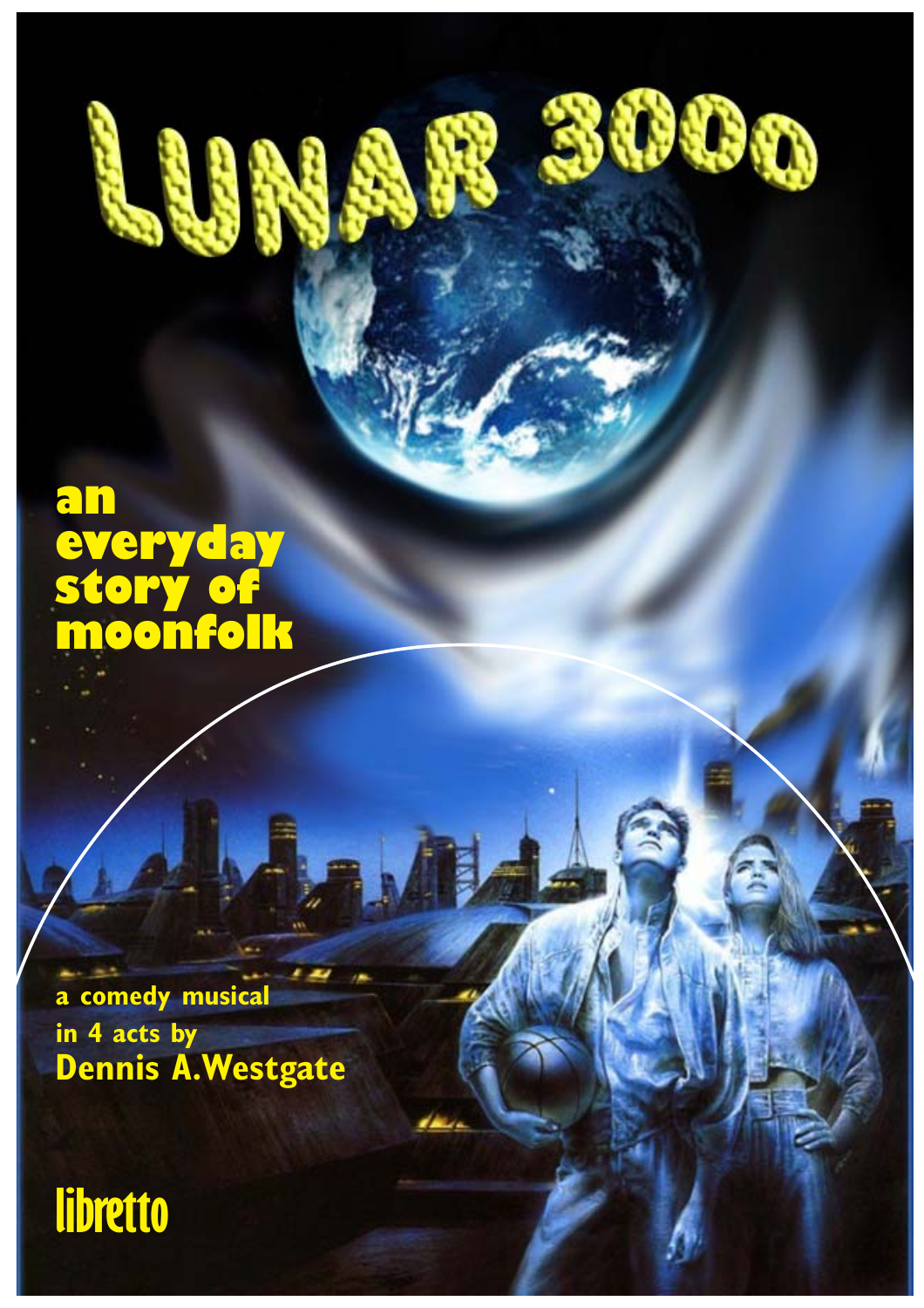

**© TYNE MUSIC ALL RIGHTS RESERVED**

#### AUTHOR'S NOTE

Where will the human race be in a thousand years time? At the rate technology has moved these past few years, it's very difficult to predict, but living on other moons and planets is more or less guaranteed. The obvious first staging post will be on the moon, from where we will journey to Mars, the outer planets and their satellites and eventually, into the far reaches of space.

In writing this piece I decided to go back a thousand years, (10th century) disregarding what technological advances have presently been made, to see if we as human beings are very much different from our forefathers. I came to the conclusion that when we travel forward, (into the 30th century) we'll find the people of the future, are beset by the very same problems we face today. I'm also sure that whatever we may have evolved into, we would still recognise those familiar characteristics, personalities and eccentricities that make up homo sapiens.

So no matter how far technology takes us, I would like to think the human race will have overcome most of the diseases that plague us today. Undoubtedly we will all be living a lot longer, because androids will be doing most of the heavy and mundane jobs, leaving us to pursue more leisurely activities. However, as in the past, some things I am sure will never change i.e. the ability to adapt to our surroundings and most important of all, our sense of humour and love of beautiful things, especially music, will still have been retained, so it wouldn't surprise me if some of these 'humanistic' traits will have been integrated into our digitised co-workers.

Lunar 3000 is my interpretation of families living on the moon. I have assumed that the Earth has entered a mini ice age, a frozen snowball glistening on the Lunar horizon. We pick up the story at a time when the ice is retreating and Seph, an archeological technician has just returned from his terra-firma survey.

Note: I began writing this as a pilot for a T.V. series, but never had the time to send, (and await months for a reply) from the main media companies. So I've re-worked the piece for presentation as a stage musical. Perhaps sometime in the future someone may consider Lunar 3000 as a T.V. series.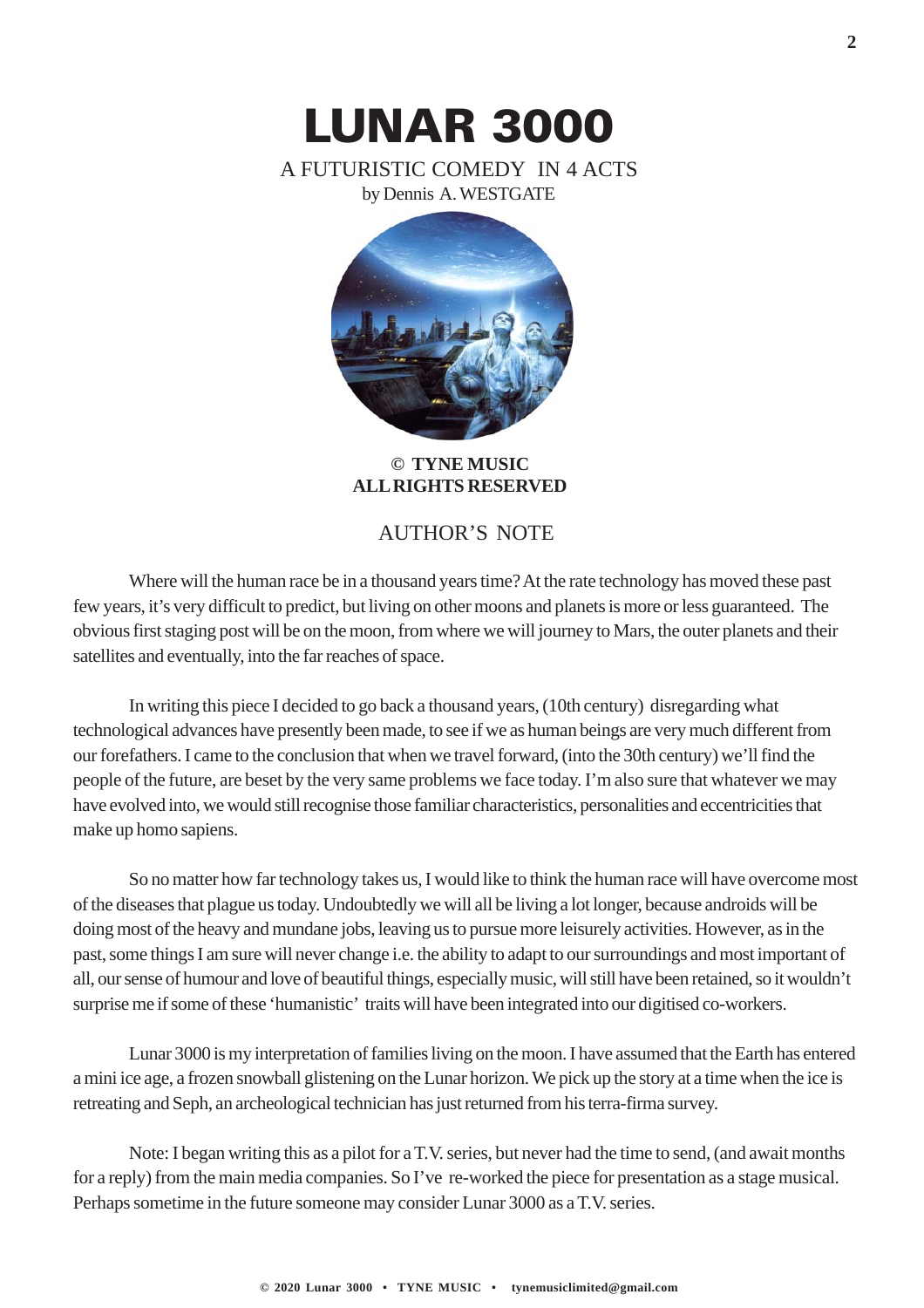

LUNAR 3000

A FUTURISTIC PLAY IN 4 ACTS by Dennis A. WESTGATE Running time - 90 minutes approx.









THE PLAYERS (8)

**DOME 1** SEPH - An Archeologist • RIA - His Partner

**DOME 2** ALFA - A Robotic Physicist • STELLA - His Partner

> also:- THE NEWS PRESENTER - THE DOCTOR - THE DISPATCHER  *(Could all be played by one person)*

DROID I. • JAYZIE (Jennie)

DROID 2. • HANNIBAL

#### **THE VIDEO**

A pre-recorded sequence by a local school or group of young people

#### **THE COSTUMES**

The design of the costumes should be simplistic but futuristic in use of materials and style. The design of the droids I leave to the ingenuity of the technical and make-up department.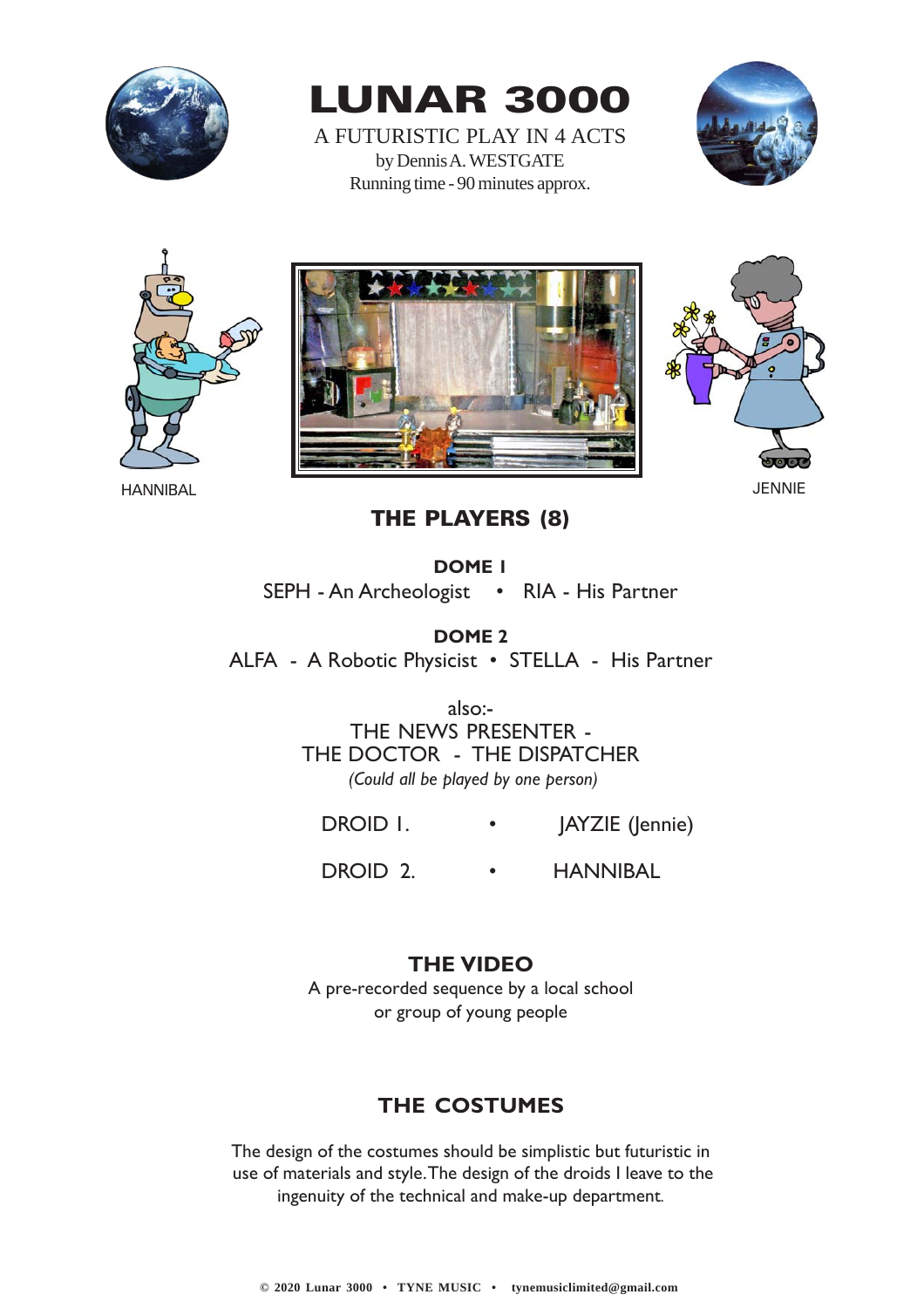

#### **TIME: 2999 A.D. PLACE: THE MOON**

The home of SEPH and RIA is a plexidome on the moon. Through the clear walls we see the barren vista of the moon's surface,dotted with other buildings. In the far distance the frozen Earth, now a giant snowball, sparkles in the bright sunlight.

The dome's furnishings are futuristic and clinical in their design. A large unit stands to the left which houses all the electronic paraphernalia i.e. food & drinks dispenser, a 3D Information Visualiser (T.V.) and Master Controller. All of the controls are light activated and voice processed by the onboard (talking) computer. Entry and exit between domes is made via a Tele-transporter, this is situated right and is large enough to accomodate up to four persons.

As for the rest of the furnishings, a table and chairs, in suitable futuristic style, are situated off centre. The table has a couple of plastic type boxes, one containing various cosmetic implements for Ria, the other holds various plastic learning and information cubes. Also on the table, is a contemporary chess set. There is a smaller plain work table with two stools to the left of the transporter.

On the back wall there is a large viewing screen (*onto which the video pictures will be projected*). On either side of the screen, tall imitation exotic ferns stand in metal containers.

| <b>ACT I</b>     | <b>PAGES</b>                    |
|------------------|---------------------------------|
|                  |                                 |
| <b>ACT 2</b>     |                                 |
|                  |                                 |
|                  |                                 |
|                  |                                 |
|                  |                                 |
|                  |                                 |
| ACT <sub>4</sub> |                                 |
|                  | 33                              |
|                  | <b>INTERVAL</b><br><b>ACT 3</b> |

#### **THE MUSIC**

| PAGES |
|-------|
|       |
|       |
|       |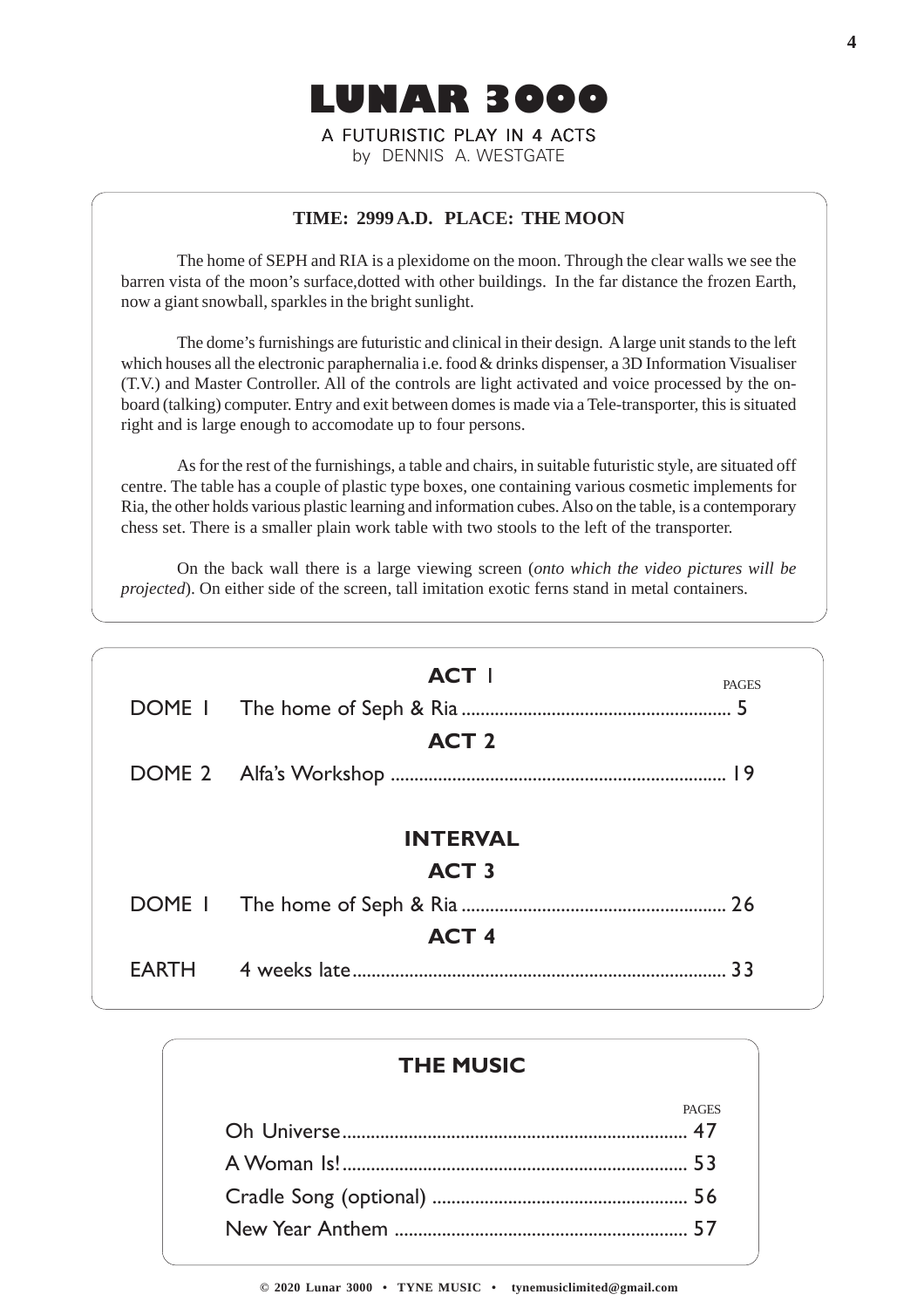# LUNAR 3000

THE SET



### **ACT 1:**

#### **Dome 1 - THE HOME OF SEPH & RIA**

*(Seph enters via the transporter)*

| <b>SEPH</b>   | I'm home Ria!                                                                                                                                                       |
|---------------|---------------------------------------------------------------------------------------------------------------------------------------------------------------------|
| <b>RIA</b>    | (offstage) Be with you in a moment.                                                                                                                                 |
|               | (He carries a metal flightcase which he places on the table then addresses the computer!)                                                                           |
| <b>SEPH</b>   | 'Evening George.                                                                                                                                                    |
| <b>GEORGE</b> | Welcome home master Seph. Your usual?                                                                                                                               |
| <b>SEPH</b>   | Affirmative(Flexing his arms and stretching)                                                                                                                        |
| <b>GEORGE</b> | Certainly sirI take it you've had an eventful day? My sensors detect a slight irregularity in<br>your sinial wave pattern. Might I suggest adding a dash of Rad 52? |
| <b>SEPH</b>   | Good idea! (A panel slides open and the drink is dispensed)                                                                                                         |
| <b>GEORGE</b> | Will that be all sir?                                                                                                                                               |
| <b>SEPH</b>   | For the moment Screen on                                                                                                                                            |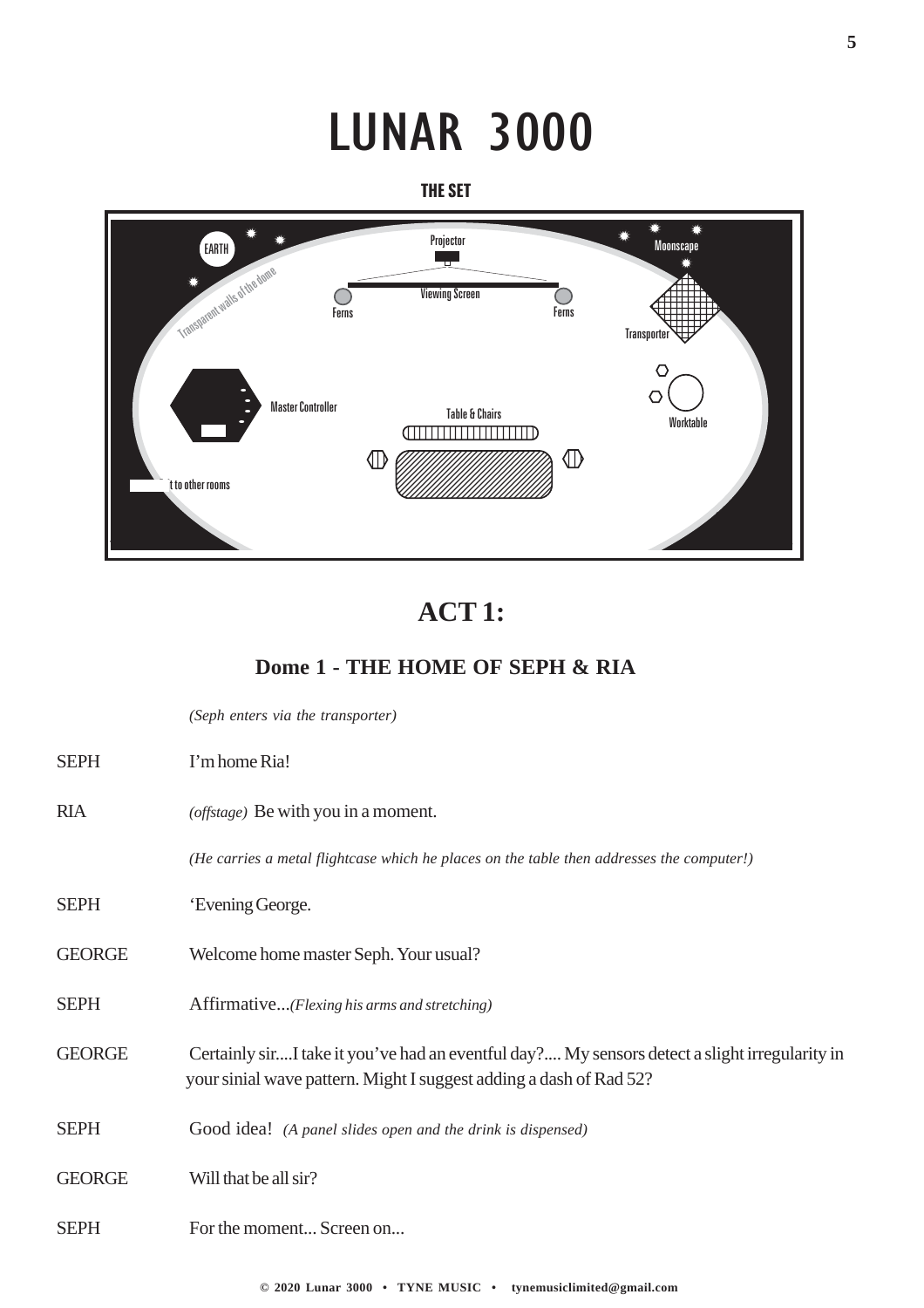*(He returns to the table and opens the flight case and carefully lifts out an old battered wooden box. With great care he gently wipes the top of the box and silently reads the wording on the brass plate on the box lid. He lifts the lid and removes a plastic container, from which he very carefully lifts out a number of photographic slides. Then making himself comfortable on one of the chairs, he examines each slide intently by holding it up to the light. Meanwhile the cover of the T.V. slides open to reveal the head and shoulders of the News Presenter reporting on the days' events.)*

#### PRESENTER

"News is just coming in from one of our reporters in Orion that a new colony is to be established on the planet 'Zenith' and subject to planning permission from the regional council, construction of the first city will be under way in three months. It is expected that the first consignment of settlers will be transported to the surface by the end of the year....... At the offices for environmental control it has been decided that the weather for the next lunar month in the majority of the domes will be mild, with occasional showers every 5th day. However, prolongued and heavy rain will be allocated to domes twenty one, to thirty five and citizens should dress accordingly.... The Chancellor of the Exchequer has announced in the budget for the coming year 'three thousand' that the tax on Zion fuel will be increased by 1% to bring it into line with inflation.... The Union of Interstella Freight Carriers have immediately lodged a complaint with the authorities that once again, they are being singled out for unfair treatment by having to absorb higher freight costs..... However, on a lighter note the Chancellor has stated that the tax on essential items, such as bionic replacements, will remain unchanged for the time being.....The starship 'Einstein' arrived today one month late due to a long detour to avoid a super nova in the Centaurus sector..... That concludes the news for today... Our programmes continue shortly with the popular series "Those Were the Days." Todays topic is presented by the citizens of dome 33 who will be reminiscing on their past experiences of 250 years of interstellar space travel." *(Seph is obviously not intersted in 'Today's Topic and instructs the computer as he carefully begins to return the slides into the plastic container. At this moment Ria enters)*

SEPH Screen off.

- RIA Hello dear! I was just programming Jay Zee with her duties. So,how are things going down at the excavation?
- SEPH I wish you could have been there.. We've made the most remarkable discovery of the century. After 10 years drillling through two kilometers of ice we finally hit bedrock and....
- RIA Oh Seph! That's wonderful news! *(Congratulating him with a peck on the cheek)* I'm so pleased for you. After all your hard work.....
- SEPH *(Silences her with a raised finger)* I haven't told you the best part yet. Not only did we reach Terra-Firma, but by the most amazing stroke of luck we seem to have uncovered the ruins of an old city.. *(Ria looks at him wide eyed as he hurriedly continues)*

Preliminary scans are very promising. In fact....

*(From the container he hands her one of the slides. She takes it from him with a puzzled frown.He shows her how to view it by holding it up to the light. As she views the slide he places the container onto the table and picks up the wooden box)*

We found those in this time capsule sealed into the foundations of one of the buildings... *(Showing her the inscription on the lid)..*

The inscription is barely discernable but you can just manage to make out the odd word here and there.. 'REDE'..something.. 'H... SCHOOL...Circa 1950 to 1975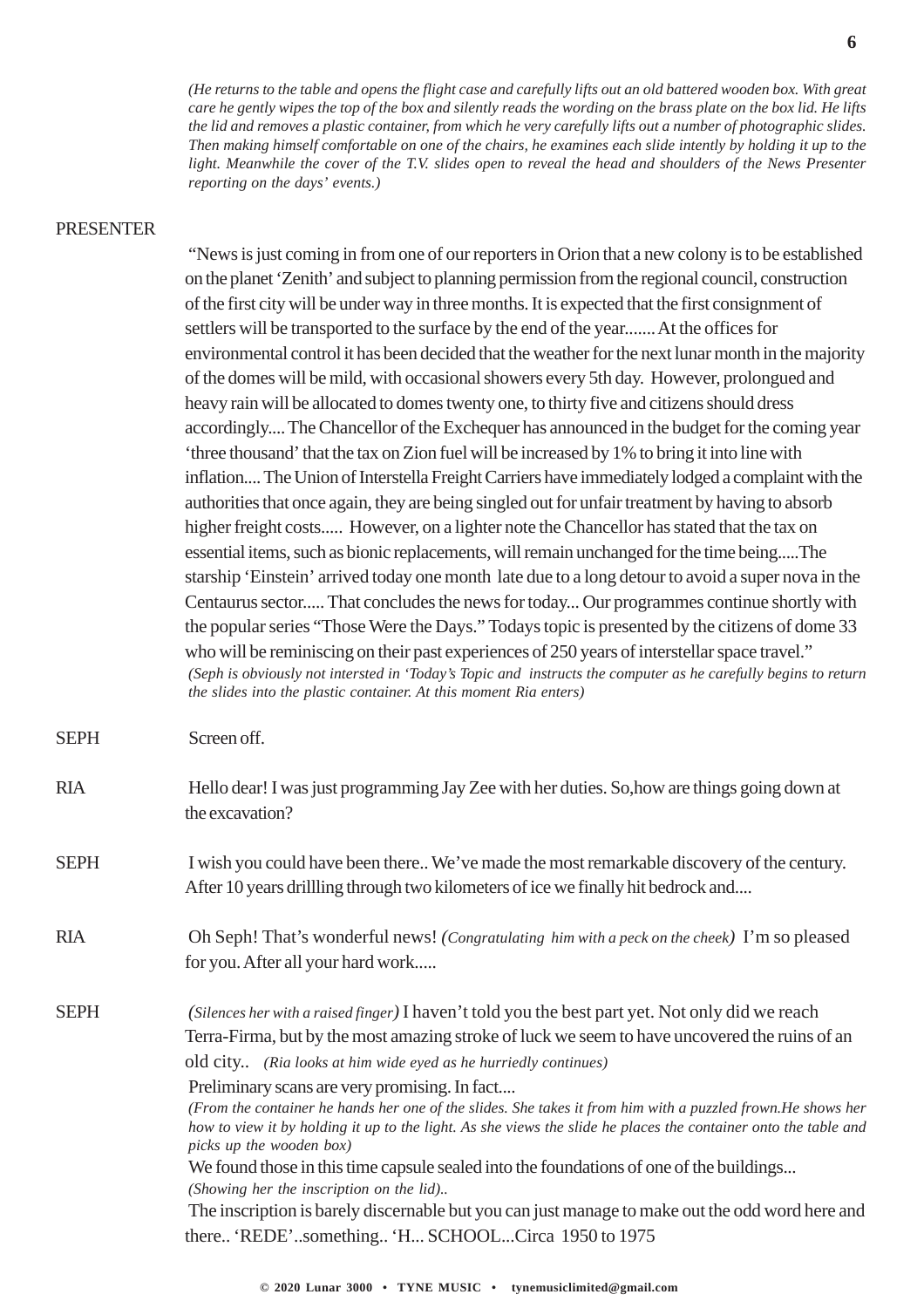| <b>RIA</b>  | (Defensively apologetic) Oh I am! I just hadn't given family life much thought until now, but seeing<br>those children made me realise that something was missing in our lives.<br>(He raises an eyebrown questioningly, she responds with a shy embarassed smile)                                                                                                                                                                                                                                                                                                                               |
|-------------|--------------------------------------------------------------------------------------------------------------------------------------------------------------------------------------------------------------------------------------------------------------------------------------------------------------------------------------------------------------------------------------------------------------------------------------------------------------------------------------------------------------------------------------------------------------------------------------------------|
| <b>SEPH</b> | (Gives an unbelieving chuckle) What! You want to make a baby?                                                                                                                                                                                                                                                                                                                                                                                                                                                                                                                                    |
|             | (He sees this flippant reply has unintentionally caused her to turn from him. He pulls her to him and lifts her<br>lowered chin to kiss her lightly on the nose)                                                                                                                                                                                                                                                                                                                                                                                                                                 |
| <b>SEPH</b> | Sorry! But I've never thought of you as the mothering kind. You always said that sort of thing<br>was best left to the nursing women.                                                                                                                                                                                                                                                                                                                                                                                                                                                            |
| <b>RIA</b>  | (Apologetically) I know it sounds foolish and not at all sensible                                                                                                                                                                                                                                                                                                                                                                                                                                                                                                                                |
| <b>SEPH</b> | (With enthusiasm) I think it's a great idea!                                                                                                                                                                                                                                                                                                                                                                                                                                                                                                                                                     |
| <b>RIA</b>  | (Taken aback) You do?                                                                                                                                                                                                                                                                                                                                                                                                                                                                                                                                                                            |
| <b>SEPH</b> | Now that you've raised the subject. When I think about it, you're absolutely right! It would be<br>nice to hear the patter of tiny feet greeting me when I come home.                                                                                                                                                                                                                                                                                                                                                                                                                            |
| <b>RIA</b>  | (Apprehensively) You don't think I'm too old?                                                                                                                                                                                                                                                                                                                                                                                                                                                                                                                                                    |
| <b>SEPH</b> | Since when did age come into the equation! If it's still acceptable to ship a one hundred and<br>twenty year old to the outlying colonies, I'm sure a seventy five year old is quite capable of<br>raising a child. (She gives him a girlish smile, He adopts a thoughtful pose) The question is, am I<br>ready for such a responsibility? (grins) I must admit the idea of becoming a father intrigues me.<br>So no time like the present(In a brisk business-like manner he taps on the computer screen)<br>There's one allocation available for next Capricorn Do you still want to go ahead? |
|             | (She shows her agreement with animated head nods along with anxious biting of her lip. He continues with<br>his computing as Ria answers the relevant questions with the nervousness of an expectant mother)                                                                                                                                                                                                                                                                                                                                                                                     |
| <b>SEPH</b> | Boy or Girl?                                                                                                                                                                                                                                                                                                                                                                                                                                                                                                                                                                                     |
| <b>RIA</b>  | $(Quzically)$ Girl???? (He raises an eyebrow) No. I think a Boy would be more useful. He could<br>help you in your work.                                                                                                                                                                                                                                                                                                                                                                                                                                                                         |
| <b>SEPH</b> | Height (Answers for her when she shrugs her shoulders) Standard 2 metres Eye colour?                                                                                                                                                                                                                                                                                                                                                                                                                                                                                                             |
| <b>RIA</b>  | Blue of course, like yours And blonde hair?                                                                                                                                                                                                                                                                                                                                                                                                                                                                                                                                                      |
| <b>SEPH</b> | (Wrinkles his nose at her) Wouldn't have anything to do with that Elvis fella being blonde?<br>(She shakes her head with a cheeky grin, he gives her a disbelieving grunt and enters the details)<br>That's that! Next question His A.G.I. (She gives him a questioning look, he explains)<br>Academic Geno Add-ons Which subjects do we want him to excel in.                                                                                                                                                                                                                                   |
| <b>RIA</b>  | Can't we leave that one blank until he gets past infancy.                                                                                                                                                                                                                                                                                                                                                                                                                                                                                                                                        |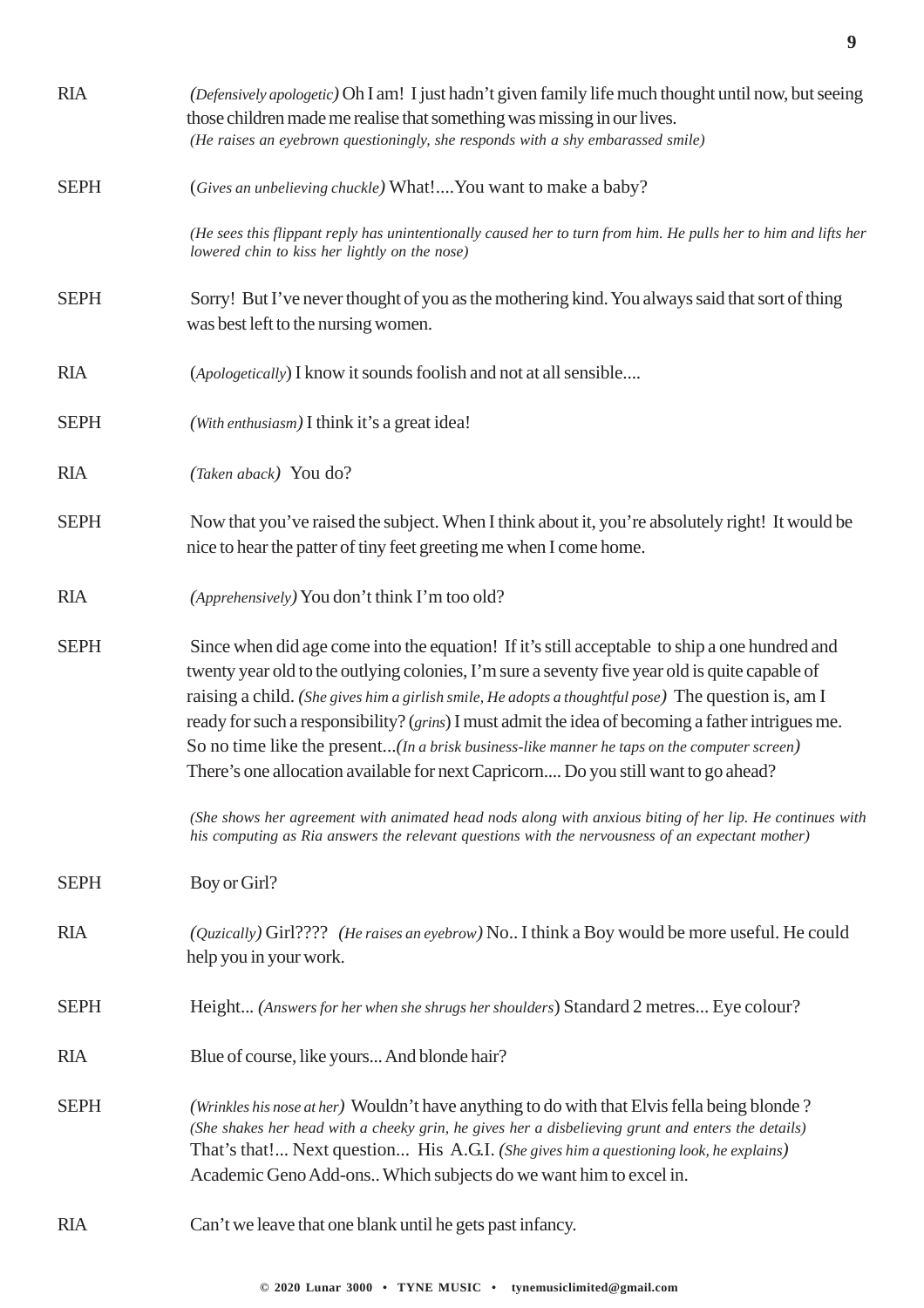| <b>SEPH</b>   | It doesn't work that way. Once the implants are approved and in place, they're fixed for the<br>child's lifetime wihout deviation. So we'd better start with the basics mathematics science<br>astronomy biology astrophysics(smiles) and archeology of course What next?Artistic<br>abilities only two allowed, so I'll leave the choice to you                                                                                             |
|---------------|----------------------------------------------------------------------------------------------------------------------------------------------------------------------------------------------------------------------------------------------------------------------------------------------------------------------------------------------------------------------------------------------------------------------------------------------|
| <b>RIA</b>    | I'm not sure Wouldn't it be better if he just developed them naturally.                                                                                                                                                                                                                                                                                                                                                                      |
| <b>SEPH</b>   | I agree! But the Bio Simulation Technicians are a stickler for the rules and it if it doesn't meet the<br>criteria, it's unacceptable (Taps his head) Computer logic you know! Can't you suggest anything<br>our son could excel in?                                                                                                                                                                                                         |
| <b>RIA</b>    | (Hesitantly) Could we suggest music and drama?                                                                                                                                                                                                                                                                                                                                                                                               |
| <b>SEPH</b>   | (Shakes head as he taps onto the screen) Don't get any ideas about nurturing his artistic abilities too<br>much. I've suddenly had visions of being greeted by a room full of excited females being<br>entertained by a young Adromadeus, gyrating his whatevers. (Demonstrates)                                                                                                                                                             |
| <b>RIA</b>    | (Laughing) I hardly think so dear (with a twinkle as she eyes his bottom) One gyrator in the family<br>is quite enough.                                                                                                                                                                                                                                                                                                                      |
| <b>SEPH</b>   | (Ignoring the remark) That's it done! Now all we have to do is wait confirmation You realise<br>what we have let ourselves in for don't you? Sleepless nights Washing, changing, bottle<br>feeding There are still some things that cybernotics cannot do and bringing up a baby is one of<br>them (contented sigh) Ah Me a father! (perplexed) It says here we need to book a post-natal<br>course.                                         |
| <b>RIA</b>    | No dear! That will be my responsibility. There are still some things best left to females.                                                                                                                                                                                                                                                                                                                                                   |
| <b>SEPH</b>   | Well that's a relief! (With a wry grin) Mind you, I don't know how Jayzie will react.                                                                                                                                                                                                                                                                                                                                                        |
| <b>RIA</b>    | I'm sure her logistic circuits will cope.                                                                                                                                                                                                                                                                                                                                                                                                    |
|               | (At this moment Jayzie, the robotic maid enters. She is in 'housemaid mode' i.e. apron and feather duster. She<br>glides across the room twittering away to herself in her own computerised language, represented by astericks.<br>The sound effects and light array will need to be created by the make-up artists and technicians. She is<br>obviously trying to get Seph's attention, but he is too absorbed in his work at the computer) |
| <b>JAYZIE</b> |                                                                                                                                                                                                                                                                                                                                                                                                                                              |
| <b>RIA</b>    | (to Seph) Jayzie is asking if you had a beneficial trip. (He mumbles a vague reply. Ria answers for him)<br>He's found lots of archeological relics like these. (Holds up one of the slides for Jayzie's inspection)<br>They're a thousand years old, now what do you think of that?                                                                                                                                                         |
| <b>JAYZIE</b> | ******                                                                                                                                                                                                                                                                                                                                                                                                                                       |
| <b>RIA</b>    | Not impressed eh! Well here's a bit of news that will impress you. We are going to have a<br>baby Now what do you think of that?                                                                                                                                                                                                                                                                                                             |
| <b>JAYZIE</b> | ************ *** ***<br>**                                                                                                                                                                                                                                                                                                                                                                                                                   |
|               | © 2020 Lunar 3000 • TYNE MUSIC • tynemusiclimited@gmail.com                                                                                                                                                                                                                                                                                                                                                                                  |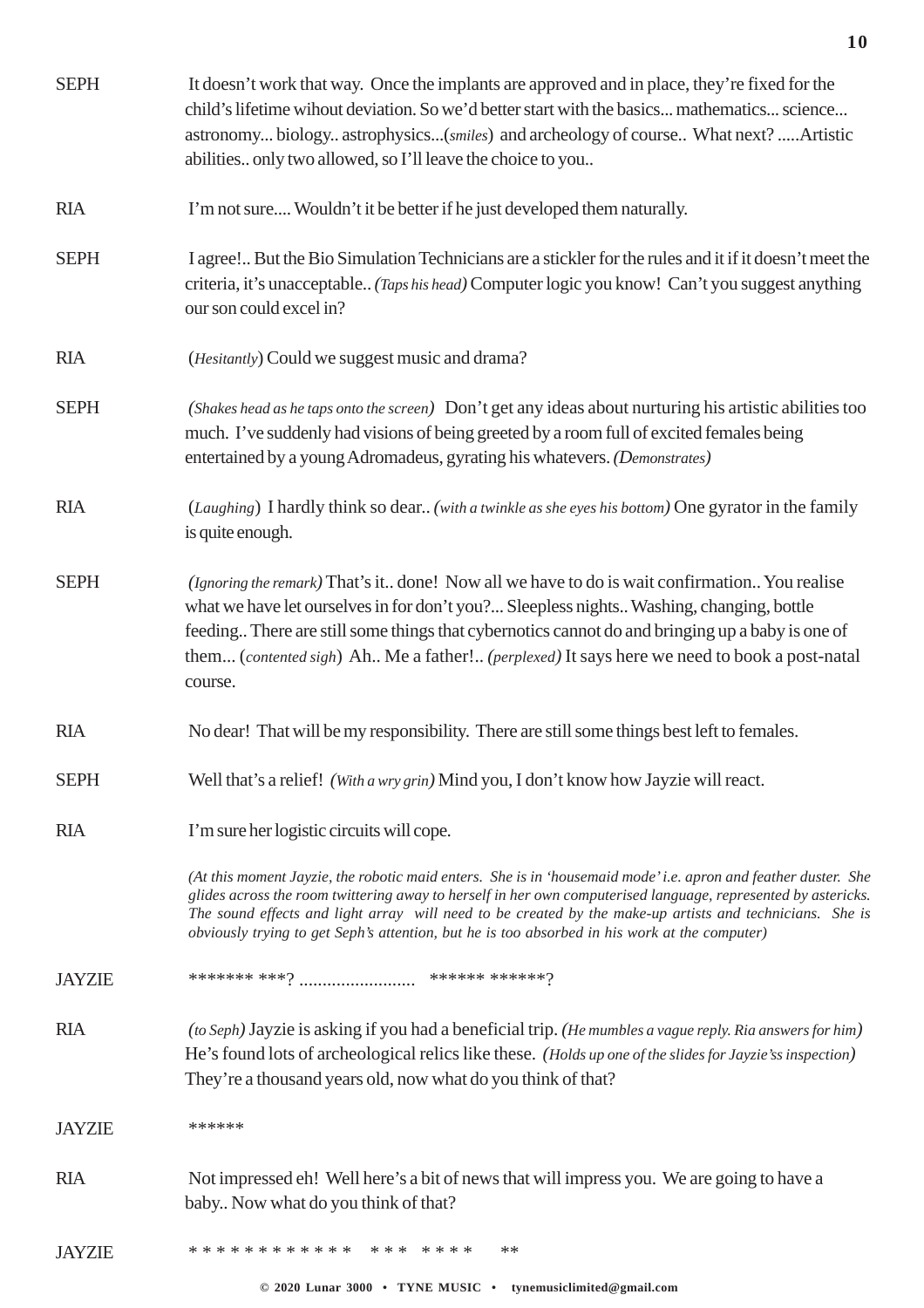| <b>RIA</b>    | Yes, except a much smaller version, but in time it will grow and eventually he will be tall, strong<br>and artistic, just like Seph.                                                                                                                                                                                                                                                   |
|---------------|----------------------------------------------------------------------------------------------------------------------------------------------------------------------------------------------------------------------------------------------------------------------------------------------------------------------------------------------------------------------------------------|
| <b>JAYZIE</b> | * * *                                                                                                                                                                                                                                                                                                                                                                                  |
| <b>RIA</b>    | Oh didn't I say? Yes it will be a male model, just like him (Seph turns at the mention of his name)                                                                                                                                                                                                                                                                                    |
| <b>JAYZIE</b> | ***                                                                                                                                                                                                                                                                                                                                                                                    |
| <b>RIA</b>    | (Laughs) He really isn't that bad!                                                                                                                                                                                                                                                                                                                                                     |
| <b>JAYZIE</b> | ************* * * * * * *                                                                                                                                                                                                                                                                                                                                                              |
| <b>SEPH</b>   | That didn't sound like a complimentary reply                                                                                                                                                                                                                                                                                                                                           |
| <b>RIA</b>    | She said 'She hopes this new one doesn't ignore her like you do'.                                                                                                                                                                                                                                                                                                                      |
| <b>SEPH</b>   | I'm not ignoring it her I just find holding a conversation with a droid, demeaning to say the<br>least.                                                                                                                                                                                                                                                                                |
| <b>RIA</b>    | (Ria pulls a disbelieving face at Jayzie) Says he, who has a conversation with, (Nods at the master<br>computer) George every time he comes home.                                                                                                                                                                                                                                      |
| <b>JAYZIE</b> | * *** **                                                                                                                                                                                                                                                                                                                                                                               |
| <b>SEPH</b>   | (Defensively) Only because he's programmed to look after our safety and welfare. Besides I<br>cannot understand what (With pointing finger) that thing is babbling on about half the time.                                                                                                                                                                                             |
| <b>JAYZIE</b> | **                                                                                                                                                                                                                                                                                                                                                                                     |
| <b>SEPH</b>   | (Backing away from this suden tirade) See what I mean Couldn't understand a word it said.                                                                                                                                                                                                                                                                                              |
| <b>RIA</b>    | She obviously understands you perfectly well. (Coaxingly) Of course, if we were to fit her with a<br>voice box, like George                                                                                                                                                                                                                                                            |
| <b>SEPH</b>   | (Taking her to one side) Come off it Ria! It's only a Mark 3 domestic. It would mean a<br>complete re-fit, besides which, we would be the laughing stock of the commune. Nobody has a<br>talking domestic. What would be the point? Then there's the cost. I couldn't claim any<br>allowances or tax deductions and we'll have to watch the finances now there's a baby on the<br>way. |
| <b>RIA</b>    | (With a resigned sigh) You're right of course! It was selfish of me to suggest it.<br>(She adopts a sad expression and raises her hands and shoulders to J' to say she tried).                                                                                                                                                                                                         |
| <b>JAYZIE</b> | ********<br>(With a noticeable change of tone aimed at Seph)                                                                                                                                                                                                                                                                                                                           |
| <b>SEPH</b>   | (Suddenly feeling guilty) Why do I get the feeling you two are ganging up on me.                                                                                                                                                                                                                                                                                                       |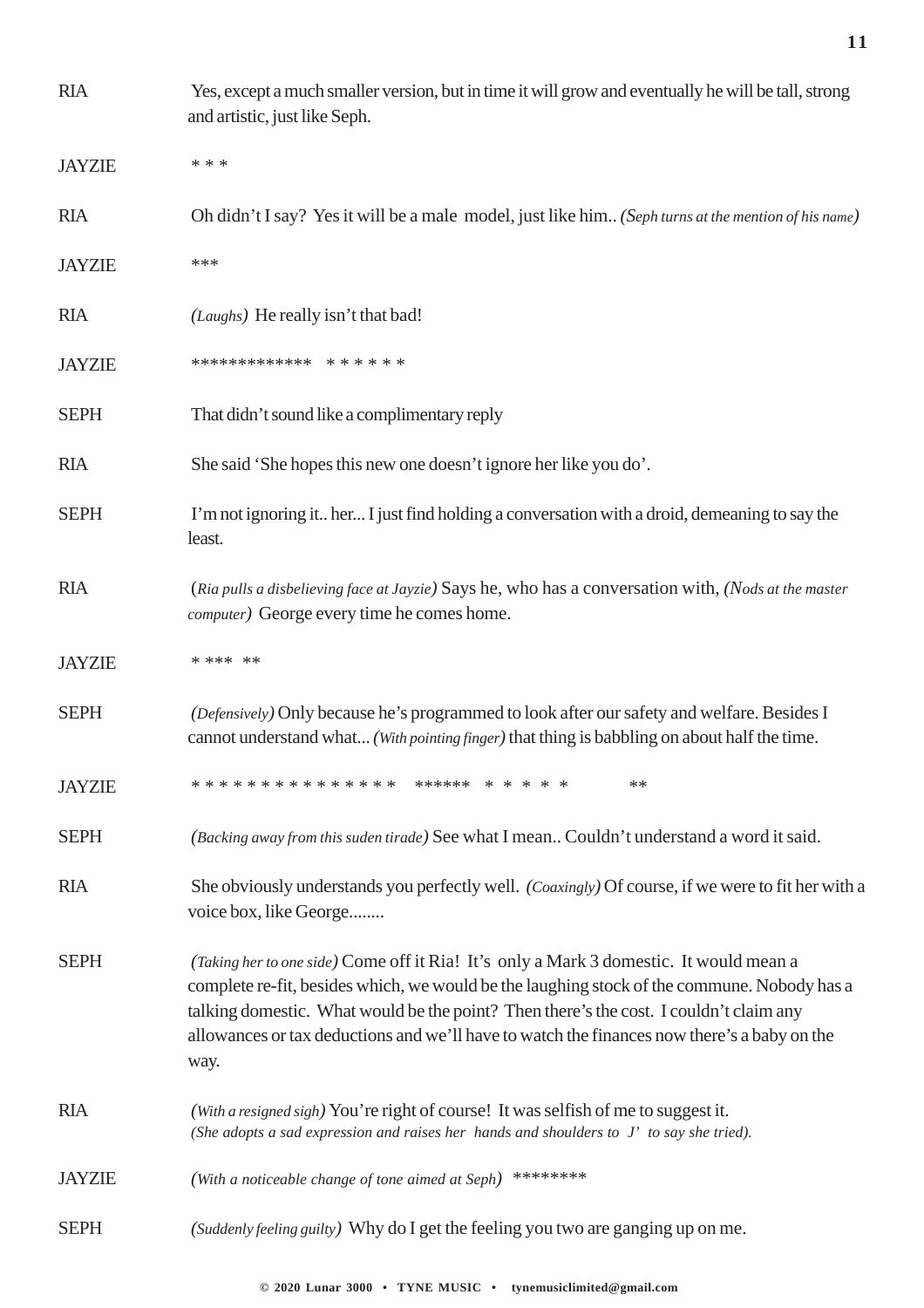| <b>STELLA</b> | (Twists her mouth) Mmmm. You don't know how fortunate you are. There are only three of the<br>new Mark Ten models in the whole commune and I have to get one of them to try out.<br>(Nodding at Alfa) It's all his fault of course. That's what comes of being the partner of the head<br>biophysicist. We get to play with all the newest gadgets. This one is a careworker called<br>'Hannibal' and looks just like it sounds, Big! I don't know who made it but they certainly have<br>a warped sense of humour                                                                                                                                                                                                              |
|---------------|---------------------------------------------------------------------------------------------------------------------------------------------------------------------------------------------------------------------------------------------------------------------------------------------------------------------------------------------------------------------------------------------------------------------------------------------------------------------------------------------------------------------------------------------------------------------------------------------------------------------------------------------------------------------------------------------------------------------------------|
| <b>RIA</b>    | Lucky you. I've always wanted a careworker. I hear they give a wonderful body massage and<br>they're supposed to be ever so attentive.                                                                                                                                                                                                                                                                                                                                                                                                                                                                                                                                                                                          |
| <b>STELLA</b> | (Counting on her fingers) Attentive I don't mind, but this one goes to the extremes. If I sneeze I am<br>overwhelmed with medication. I'm not allowed any little treats until I've submitted myself to a<br>weight check and calorie count. (counting on fingers) An afternoon siesta is a must I'm not<br>allowed to operate any machinery until it has been given a thorough diagnostic checkAnd don't<br>even think about trying the latest facial cosmetic! Self medication is a definate No No(Ria looks<br>shocked) I know I know!Since when was eye shadow or nail varnish, medication?. The only<br>time I get any respite, is when I retire for the night and even then, it, stands guard outside the<br>bedroom door. |
| <b>RIA</b>    | Surely not!                                                                                                                                                                                                                                                                                                                                                                                                                                                                                                                                                                                                                                                                                                                     |
| <b>STELLA</b> | Surely is! It's like living with a guilty conscience.                                                                                                                                                                                                                                                                                                                                                                                                                                                                                                                                                                                                                                                                           |
| <b>RIA</b>    | I'm sure Alfa could make a few adjustments to it for you.                                                                                                                                                                                                                                                                                                                                                                                                                                                                                                                                                                                                                                                                       |
| <b>STELLA</b> | (dryly) Someone would have to make a few adjustments to Alfa first He actually likes the idea of<br>a father figure sculptured in plastisteel. (Calling across to him) Don't you dear?                                                                                                                                                                                                                                                                                                                                                                                                                                                                                                                                          |
| <b>ALFA</b>   | What's that?                                                                                                                                                                                                                                                                                                                                                                                                                                                                                                                                                                                                                                                                                                                    |
| <b>STELLA</b> | Hannibal.                                                                                                                                                                                                                                                                                                                                                                                                                                                                                                                                                                                                                                                                                                                       |
| <b>ALFA</b>   | Hannibal? Oh Hannibal Damn good robot (To Seph) One of the new Mark Tens Vast<br>improvement on the last lot<br>(They resume their deliberations. Stella gives Ria a resigned look)                                                                                                                                                                                                                                                                                                                                                                                                                                                                                                                                             |
| <b>STELLA</b> | See what I mean! It's a wonder the monster hasn't followed me here<br>(At this moment the Transporter lights up. Stella covers her mouth in consternation)<br>Me and my big mouth! (Hannibal enters and makes a beeline for Stella who instantly backs away)<br>Shoo!;. Shooo! Alfa Do something!                                                                                                                                                                                                                                                                                                                                                                                                                               |
| <b>ALFA</b>   | <i>(Quite unpeturbed, smiles at Hannibal)</i> Hello old chap <i>(To Seph)</i> Come to pay his respects<br>(Seph nods approvingly to Alfa as they both return to their work)                                                                                                                                                                                                                                                                                                                                                                                                                                                                                                                                                     |
| <b>STELLA</b> | (Twists her mouth) That's what he thinks.                                                                                                                                                                                                                                                                                                                                                                                                                                                                                                                                                                                                                                                                                       |
| <b>RIA</b>    | (Not at all fazed by Hannibal) So this is the famous Hannibal I've been hearing so much about.                                                                                                                                                                                                                                                                                                                                                                                                                                                                                                                                                                                                                                  |
|               |                                                                                                                                                                                                                                                                                                                                                                                                                                                                                                                                                                                                                                                                                                                                 |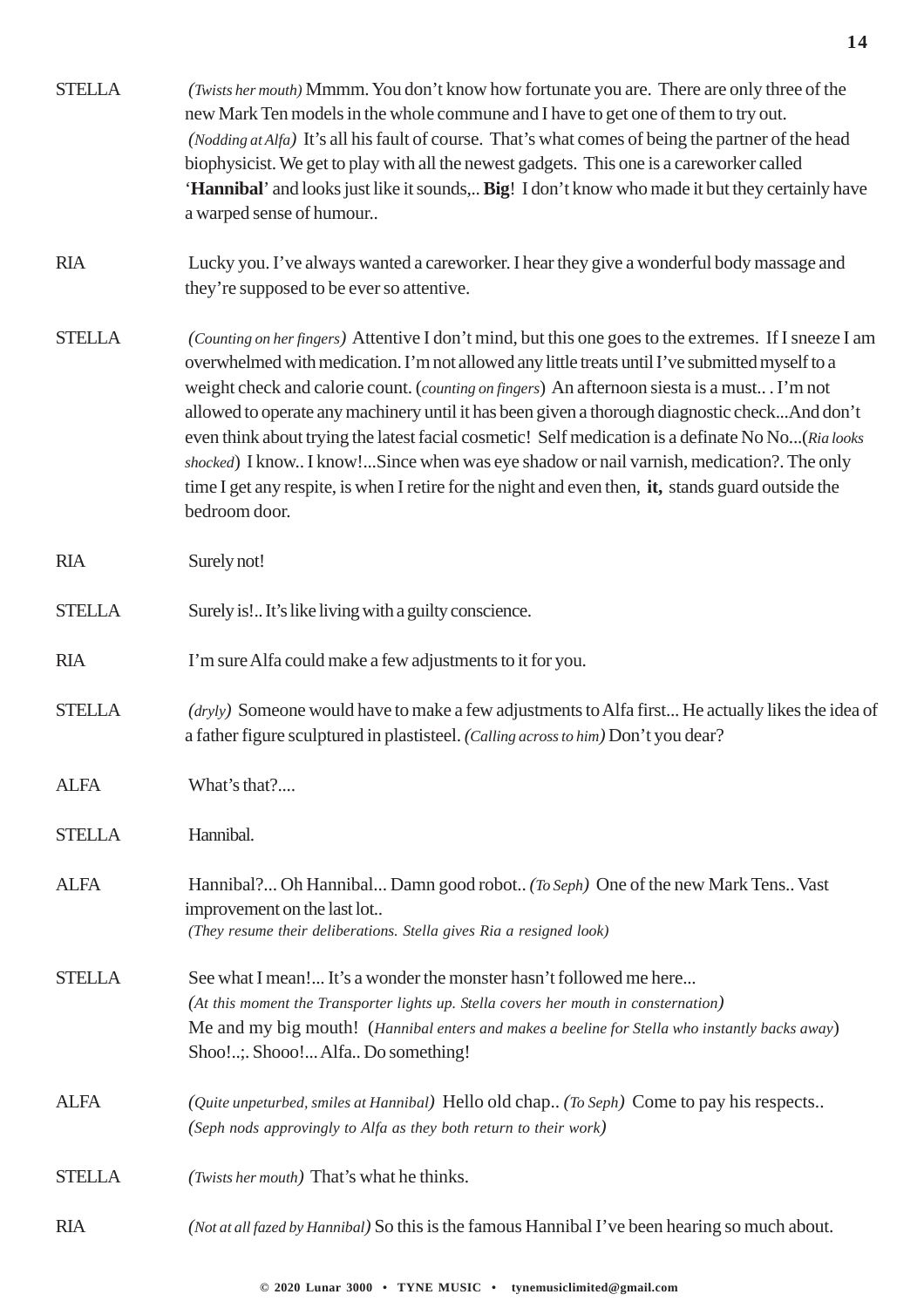| <b>HANNIBAL</b> |                                                                                                                                                                                                                                                                                                                                                                                                                                                                                                                                                                                                                                                                                                                                                                 |
|-----------------|-----------------------------------------------------------------------------------------------------------------------------------------------------------------------------------------------------------------------------------------------------------------------------------------------------------------------------------------------------------------------------------------------------------------------------------------------------------------------------------------------------------------------------------------------------------------------------------------------------------------------------------------------------------------------------------------------------------------------------------------------------------------|
| <b>RIA</b>      | I'm very well thank you.                                                                                                                                                                                                                                                                                                                                                                                                                                                                                                                                                                                                                                                                                                                                        |
| <b>HANNIBAL</b> |                                                                                                                                                                                                                                                                                                                                                                                                                                                                                                                                                                                                                                                                                                                                                                 |
| <b>RIA</b>      | (Flattered) How nice! You don't look so bad yourself (to Stella) My. What a smoothie!                                                                                                                                                                                                                                                                                                                                                                                                                                                                                                                                                                                                                                                                           |
| <b>STELLA</b>   | (Grimacing) You'd soon change your mind if you had it all day every day. (As she reaches for her<br>glass. Hannibal quickly intervenes and hands it to her) See what I mean!                                                                                                                                                                                                                                                                                                                                                                                                                                                                                                                                                                                    |
| <b>RIA</b>      | (Humouring her) I'm sure he'll adapt in time.                                                                                                                                                                                                                                                                                                                                                                                                                                                                                                                                                                                                                                                                                                                   |
| <b>HANNIBAL</b> | (Conjouring up a small multi-colour faceted card which is offered up to Stella) •• •• ••                                                                                                                                                                                                                                                                                                                                                                                                                                                                                                                                                                                                                                                                        |
| <b>RIA</b>      | For me?(Reading the card) Oooo! This is an invite to the Andromidus Concert?<br>(Stella nods. Ria smiles at Hannibal)                                                                                                                                                                                                                                                                                                                                                                                                                                                                                                                                                                                                                                           |
| <b>STELLA</b>   | Ah yes. I bought is as a surprise present to celebrate your 'Happy Mooning Day' (Reluctantly) I<br>suppose I have the (nods at Hannibal) 'minder' to thank, for reminding me.                                                                                                                                                                                                                                                                                                                                                                                                                                                                                                                                                                                   |
| <b>RIA</b>      | Oh thank you!(hugs Stella) I'm overwhelmed!(Smiles at Hannibal) I should also thank you<br>too (to Stella) It's unusual to have such consideration from a common drone                                                                                                                                                                                                                                                                                                                                                                                                                                                                                                                                                                                          |
| <b>STELLA</b>   | (Sniffs) Only because it's so damned tidy. Can't leave a thing lying around for a millisecond<br>before it's either put away or re-catalogued. Caused me no end of bother with Angelica Jupitus<br>from dome nine, when Angelica asked me for some Venusian Flibber seeds, I gave her giant<br>Jovian Vampire seeds by mistake. Poor Angelica didn't know that, until they had germinated,<br>shot up twenty metres and began devouring everything in sight. (Giving Hannibal a scathing look)<br>All because this one decided to have a tidy up and colour code everything without informing me.<br>(apologetically) Mind you it wasn't to know I'm colour blind, but that's still no excuse.<br>(Ria shakes her head and 'tut tutts' reprovingly at Hannibal) |
| <b>HANNIBAL</b> |                                                                                                                                                                                                                                                                                                                                                                                                                                                                                                                                                                                                                                                                                                                                                                 |
| <b>RIA</b>      | (To Stella with a re-assuring smile) At least he knows how to apologise! It must be difficult for a<br>drone to understand human idiosyncrasies.                                                                                                                                                                                                                                                                                                                                                                                                                                                                                                                                                                                                                |
| <b>STELLA</b>   | (twists a lip) I see it's getting to you too! (With a resigned shrug) Oh well! I suppose I'll just have<br>to persevere.<br>(She sniffs and slowly reaches for a tissue. Hannibal immediately offers her one, which is accepted absently,<br>much to the amusement of Ria. Hannibal moves over to the other table. Stella meanwhile continues her<br>unbroken conversation by looking over to Alfa)                                                                                                                                                                                                                                                                                                                                                             |
| <b>STELLA</b>   | As you can see, I'm not going to get much sympathy from certain quarters. (Secretly) I'm sure<br>there's some kind of conspiracy going on between those two.                                                                                                                                                                                                                                                                                                                                                                                                                                                                                                                                                                                                    |
| <b>RIA</b>      | What! Alfa and Seph?                                                                                                                                                                                                                                                                                                                                                                                                                                                                                                                                                                                                                                                                                                                                            |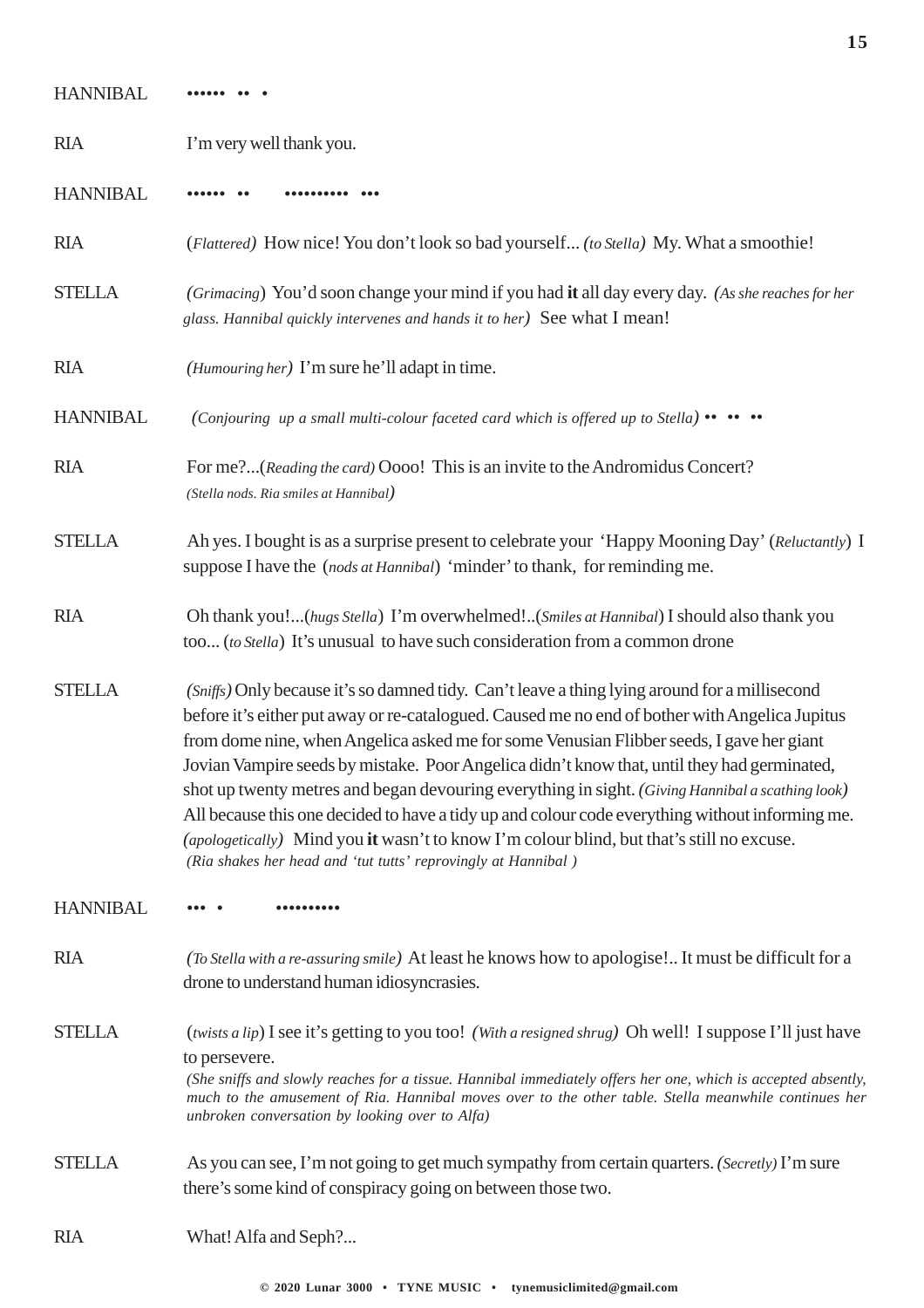| <b>STELLA</b>   | No! Alfa and that machine! (As Hannibal moves to table) See what I mean I think it's been<br>programmed to keep an eye on my every movement. Probably reporting back to him right now.                                                                                                                                          |
|-----------------|---------------------------------------------------------------------------------------------------------------------------------------------------------------------------------------------------------------------------------------------------------------------------------------------------------------------------------|
| <b>RIA</b>      | (Amused) Now your being paranoid! If I know Alfa and Seph, they have far more important things<br>on their mind right now.<br>(Jayzie enters and approaches Ria, makes a short comment and turns to Stella)                                                                                                                     |
| <b>JAYZIE</b>   | ******* *<br>*****                                                                                                                                                                                                                                                                                                              |
| <b>RIA</b>      | Stella Jayzie Jayzie Stella                                                                                                                                                                                                                                                                                                     |
| <b>JAYZIE</b>   | ***<br>***<br>***<br>∗                                                                                                                                                                                                                                                                                                          |
| <b>STELLA</b>   | <i>(Captivated)</i> Isn't she adorable! <i>(To Ria with envy)</i> I don't suppose you'd care to<br>swap?Mmmmm! I thought not!<br>(Jayzie's entrance has not gone un-noticed. Hannibal becomes aware, the moment he hears the housemaid's<br>conversation with the ladies, he turns from the table and make his presence known.) |
| <b>HANNIBAL</b> | $\bullet$ ?<br>$\bullet\bullet\bullet$                                                                                                                                                                                                                                                                                          |
| <b>RIA</b>      | This is Jayzie, my new house maid.                                                                                                                                                                                                                                                                                              |
| <b>JAYZIE</b>   | ****** * ***<br>$\ast$                                                                                                                                                                                                                                                                                                          |
| <b>HANNIBAL</b> |                                                                                                                                                                                                                                                                                                                                 |
| <b>JAYZIE</b>   | ***<br>*******************                                                                                                                                                                                                                                                                                                      |
| <b>RIA</b>      | (To Jayzie) Of course you can (To Stella) If you have no objections to her showing him around<br>our home.                                                                                                                                                                                                                      |
| <b>STELLA</b>   | (With sweet cynicism) What a good idea! (To J') Don't forget to show it how to work the<br>incinerator Preferably from the inside. (With a smug smile) Oh. If only! (Ria shakes her head)<br>I should be so lucky! (Sighs) So what can you tell me to brighten my day?                                                          |
| <b>RIA</b>      | (Blushing) I've  that is  Seph and I have decided to make a baby                                                                                                                                                                                                                                                                |
| <b>STELLA</b>   | (With shocked, but delighted surprise) What?.Where?.I mean when?.Oh, you know what I mean                                                                                                                                                                                                                                       |
| <b>RIA</b>      | We only decided today and it has to be approved of course, but because of Seph's position that<br>should only be a formality, (with excited anticipation) so by the Full Earth I should be a mother.                                                                                                                            |
| <b>STELLA</b>   | Ooooo! How exciting! But can you afford it? I've heard the cost can be exhorbitant.                                                                                                                                                                                                                                             |
| <b>RIA</b>      | We'll manage somehow.<br>(During this discourse, Seph has left Alfa at the table and joins the ladies.)                                                                                                                                                                                                                         |
| <b>STELLA</b>   | (To Seph) Congratulations! Ria's just told me the wonderful news!                                                                                                                                                                                                                                                               |

**© 2020 Lunar 3000 • TYNE MUSIC • tynemusiclimited@gmail.com**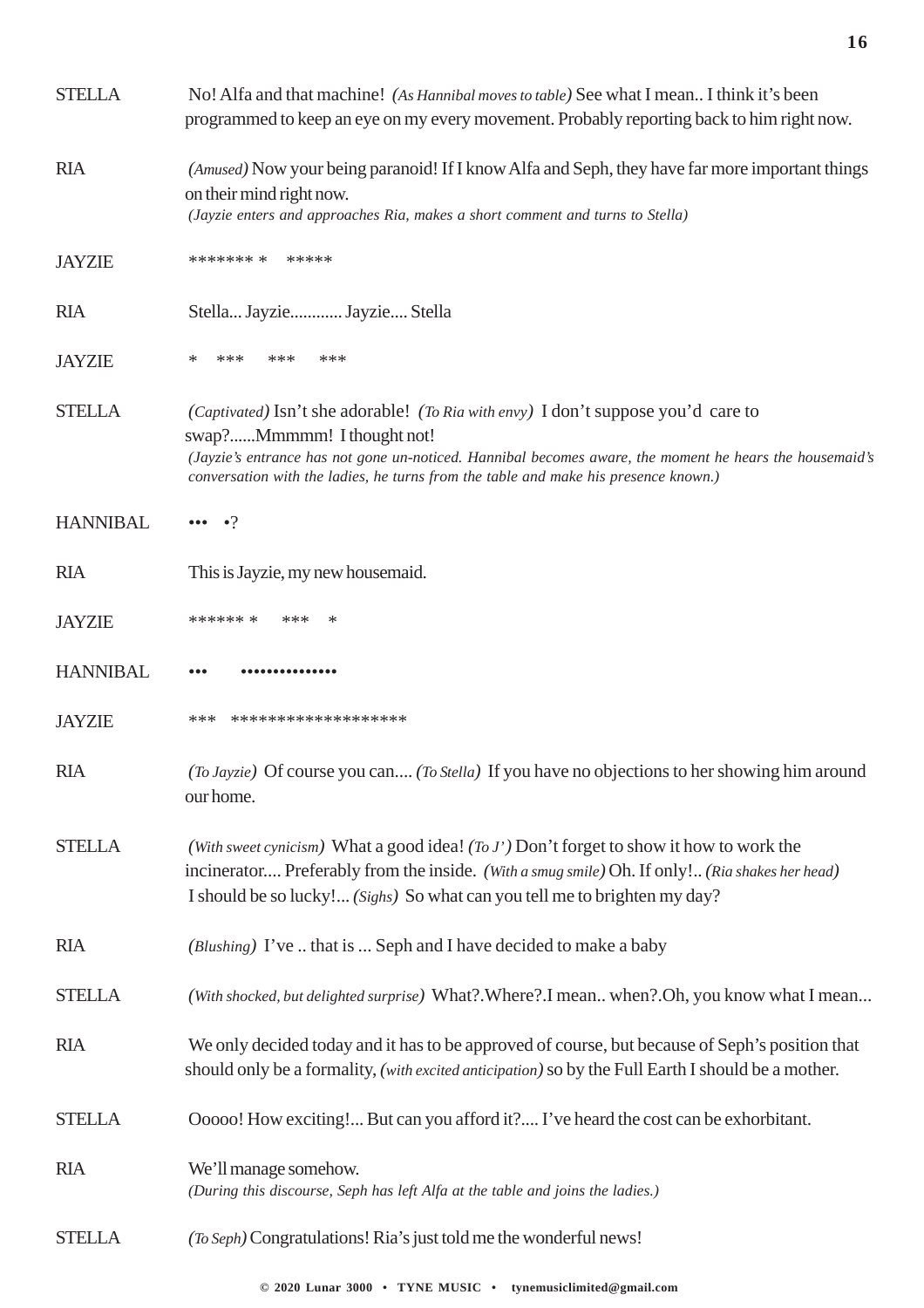| <b>STELLA</b> | It has to go!                                                                                                                                                                                                                                                                                                                                                                                                                                                                                                                                                                                                               |
|---------------|-----------------------------------------------------------------------------------------------------------------------------------------------------------------------------------------------------------------------------------------------------------------------------------------------------------------------------------------------------------------------------------------------------------------------------------------------------------------------------------------------------------------------------------------------------------------------------------------------------------------------------|
| <b>ALFA</b>   | Go? Go where?                                                                                                                                                                                                                                                                                                                                                                                                                                                                                                                                                                                                               |
| <b>STELLA</b> | I'm sure it's developing a complex.                                                                                                                                                                                                                                                                                                                                                                                                                                                                                                                                                                                         |
| <b>ALFA</b>   | (Gives her a puzzled look) A complex? About what?                                                                                                                                                                                                                                                                                                                                                                                                                                                                                                                                                                           |
| <b>STELLA</b> | About ME! (He gives a short disbelieving laugh, she hurriedly continues) Why else would it follow<br>me around all the time? Now don't tell me it's all in my mind There's something dark and<br>sinister about that droid                                                                                                                                                                                                                                                                                                                                                                                                  |
| <b>ALFA</b>   | (Patronisingly) Come come. Hannibal is only a machine You said so yourself Bits of silicone,<br>carbon fibre and synthetics His circuits may be a little hyper sensitive, but that's all.<br>(Gives her a comforting hug) If it bothers you so much I'll take a look at him later.                                                                                                                                                                                                                                                                                                                                          |
| <b>STELLA</b> | (Slightly re-assured) I know it must sound foolish to you, but I'm turning into a nervous wreck<br>Can't we just change it for something a little more acquiescent like Jayzie?<br>(Digs him lightly, in the ribs) Besides, one dominant male in my life, is quite enough!                                                                                                                                                                                                                                                                                                                                                  |
| <b>ALFA</b>   | (with a mischevious grin) So it would be alright for me to have two dominant females?                                                                                                                                                                                                                                                                                                                                                                                                                                                                                                                                       |
| <b>STELLA</b> | $(Coyly)$ I don't hear Seph complaining                                                                                                                                                                                                                                                                                                                                                                                                                                                                                                                                                                                     |
| <b>ALFA</b>   | (Backtracking) That's because he's away most of the time. Besides, there are times when I need a<br>strong pair of arms I'm not as young as I used to be and some of this equipment is a little too<br>much for me to manage on my own. (She looks crestfallen, he tries to humour her) Tell you what I'll<br>run a diagnostic check on him and if I don't find anything wrong I'll put in a complaint. (Screwing a<br>finger at his temple) Baffle them with a bit of scientific jargon. They won't like being told there may<br>be a design fault, that would mean recalling every single droid, at considerable expense. |
| <b>STELLA</b> | (Subdued) Perhaps Ria was right She thought I was being paranoid Perhaps I am.                                                                                                                                                                                                                                                                                                                                                                                                                                                                                                                                              |
| <b>ALFA</b>   | Let's not jump to conclusions! (Grins wickedly) I suppose, I could make one or two modifications.                                                                                                                                                                                                                                                                                                                                                                                                                                                                                                                           |
| <b>STELLA</b> | Can you do that?                                                                                                                                                                                                                                                                                                                                                                                                                                                                                                                                                                                                            |
| <b>ALFA</b>   | (With mock indignation) Were you not impressed with my technological abilities last night? (proudly)<br>To resurrect a thousand year old video recording is no mean fete!                                                                                                                                                                                                                                                                                                                                                                                                                                                   |
| <b>STELLA</b> | Of course! It was an amazing experience.                                                                                                                                                                                                                                                                                                                                                                                                                                                                                                                                                                                    |
| <b>ALFA</b>   | (With dry humour) I could see you were moved You cried for an hour.                                                                                                                                                                                                                                                                                                                                                                                                                                                                                                                                                         |
| <b>STELLA</b> | Ah Yes! But that was because Ria told me about the baby! (Brightly) Which reminds me, I must<br>find a suitable birthing gift for Ria                                                                                                                                                                                                                                                                                                                                                                                                                                                                                       |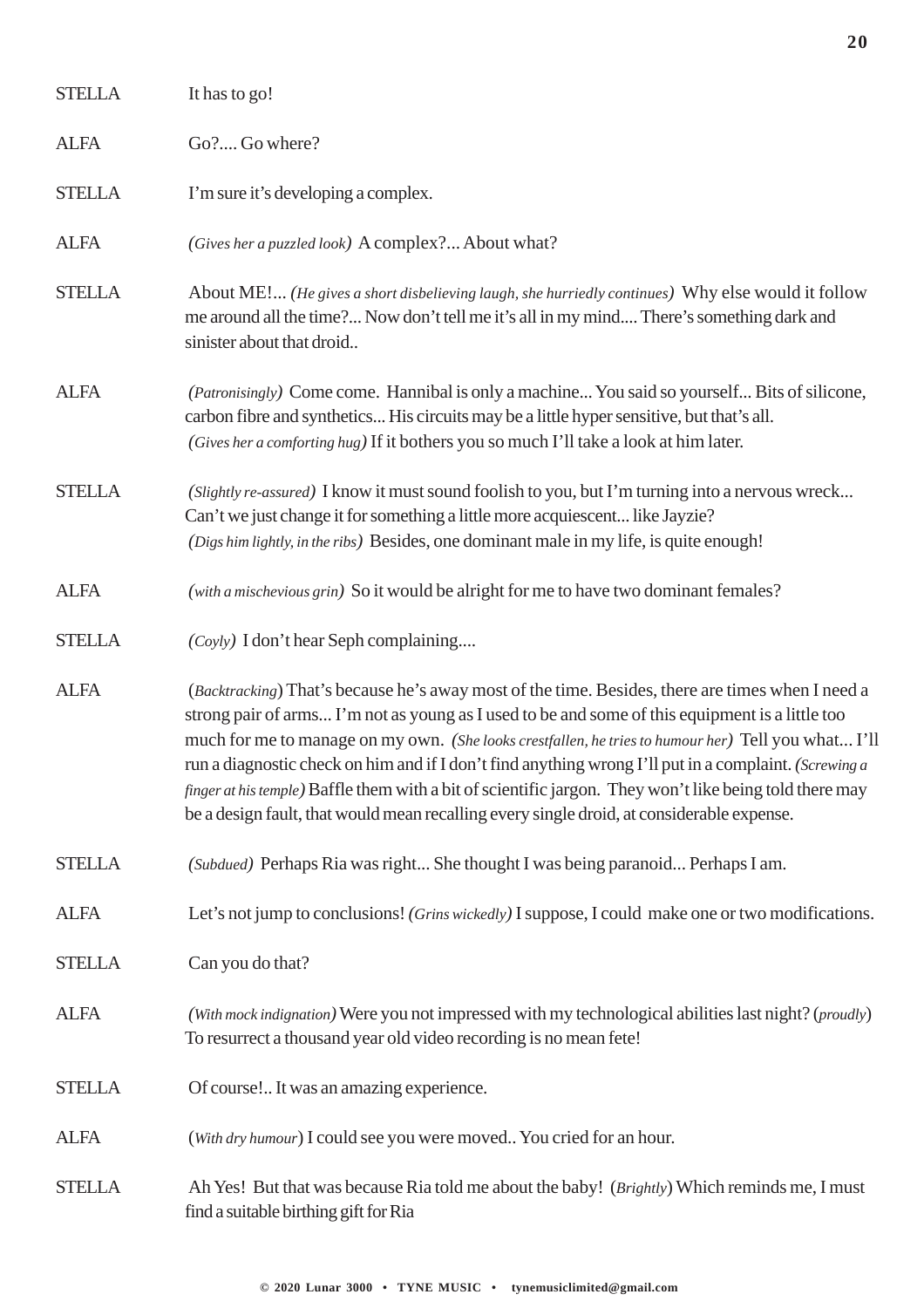| <b>ALFA</b>     | Ah! I'm already working on something Seph suggested for her (He elucidates) Last night, while<br>you two were drying your eyes and putting your faces back on, for the tenth time, he asked me if<br>it was technically possible to give Jayzie her own voice box.                                                                                                                                                                                                         |
|-----------------|----------------------------------------------------------------------------------------------------------------------------------------------------------------------------------------------------------------------------------------------------------------------------------------------------------------------------------------------------------------------------------------------------------------------------------------------------------------------------|
| <b>STELLA</b>   | (Taken aback) But Alfa, that's so old fashioned Droids are only programmed to think and work<br>on specific undertakings. Talking robots went out with canned food. Why would Seph come up<br>with such a mad cap idea?                                                                                                                                                                                                                                                    |
| <b>ALFA</b>     | Because, believe it or not, Ria asked Seph to ask me if it could be done. Of course, his reply<br>was the same as yours, "What is the point?" But on reflection he realised how lonely she must get<br>when he's away for long periods.                                                                                                                                                                                                                                    |
| <b>STELLA</b>   | She knows I'm always available if she wants to talk.                                                                                                                                                                                                                                                                                                                                                                                                                       |
| <b>ALFA</b>     | I'm sure she appreciates your friendship, however you cannot be there all of the time can you?<br>(shrugs) Anyway it can do no harm and if Ria would feel better by having another wittering female<br>around, who am I to argue? (with a wry grin) After all, I have you don't I?                                                                                                                                                                                         |
| <b>STELLA</b>   | So I'm a witterer eh? (Giving him a playfull smack) You'd soon change your tune if I decided to<br>move out and leave you with your love child  Hannibal!                                                                                                                                                                                                                                                                                                                  |
| <b>ALFA</b>     | (With a disarming smile) Wouldn't it be better if I moved out and left you with him?                                                                                                                                                                                                                                                                                                                                                                                       |
| <b>STELLA</b>   | HmmmmI'll pretend I didn't hear that. (Giving him a light tap) Anyhow, don't get any ideas<br>about giving our droid a voice box too!                                                                                                                                                                                                                                                                                                                                      |
| <b>ALFA</b>     | (Triumphantly) You mean, like this! (plays the voice box)                                                                                                                                                                                                                                                                                                                                                                                                                  |
| <b>VOICE</b>    | (In a slow masculine tone) My name is Jennie How do you do                                                                                                                                                                                                                                                                                                                                                                                                                 |
| <b>STELLA</b>   | (With a forgiving smile) Now what was I saying about canned food<br>(Laughing at him as he scratches his head. Hannibal enters, she gives Alfa a warning nudge)<br>Don't forget your promise. (He nods emphatically)<br>Good I'm going to the meditation room, before it decides I need my daily constitutional<br>(Pauses before exiting) I don't mind the exercise, but I do object to being put in a restrainer<br>(On exiting, she gives Haniibal a contemptuous look) |
| <b>HANNIBAL</b> |                                                                                                                                                                                                                                                                                                                                                                                                                                                                            |
| <b>ALFA</b>     | Yes You've done it again. I know your only carrying out your duties, but you must learn to be<br>a little more flexible.                                                                                                                                                                                                                                                                                                                                                   |
| <b>HANNIBAL</b> |                                                                                                                                                                                                                                                                                                                                                                                                                                                                            |
| <b>ALFA</b>     | No! You have not broken any rules. You are an excellent worker, but you must remember that<br>your mistress is not a machine.                                                                                                                                                                                                                                                                                                                                              |
| <b>HANNIBAL</b> |                                                                                                                                                                                                                                                                                                                                                                                                                                                                            |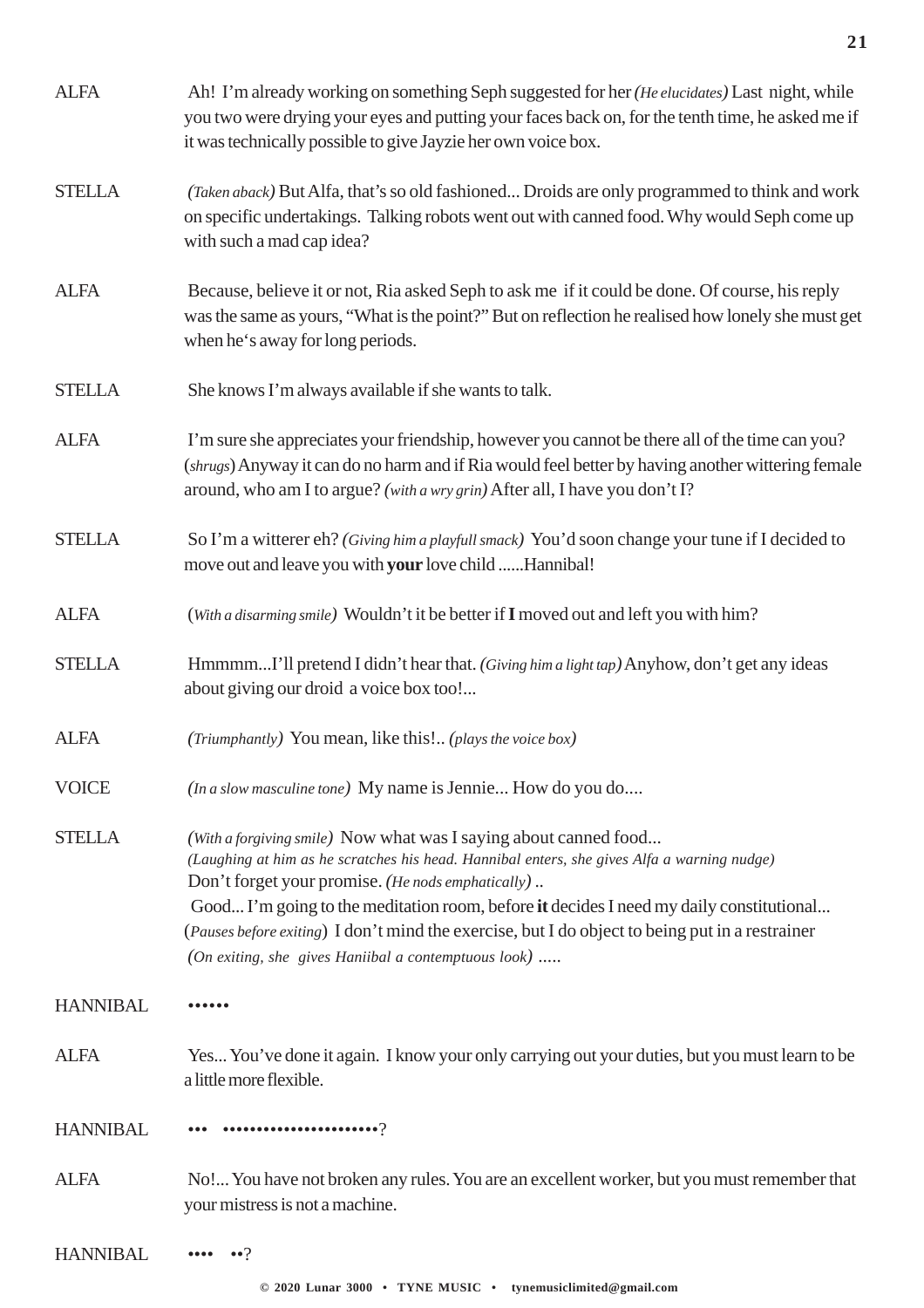| <b>ALFA</b>     | Like me?  No! I am not a machine either.                                                                                                                                                                          |
|-----------------|-------------------------------------------------------------------------------------------------------------------------------------------------------------------------------------------------------------------|
| <b>HANNIBAL</b> |                                                                                                                                                                                                                   |
| <b>ALFA</b>     | Why are we so different? I wasn't aware you had noticed.                                                                                                                                                          |
| <b>HANNIBAL</b> | $\bullet \bullet \bullet \bullet \circ$                                                                                                                                                                           |
| <b>ALFA</b>     | (Amused) Ah! Now you are getting into the realms of the surreal.                                                                                                                                                  |
| <b>HANNIBAL</b> | $\bullet \bullet ?$                                                                                                                                                                                               |
| <b>ALFA</b>     | You're asking me to explain the female mind?                                                                                                                                                                      |
| <b>HANNIBAL</b> |                                                                                                                                                                                                                   |
| <b>ALFA</b>     | (Sighs) How can one apply logic to something that is in essence, illogical?<br>(He flips open a panel in Hannibal's chest and begins poking around at the innards. Seph enters and peers<br>over Alfa's shoulder) |
| <b>SEPH</b>     | How's the voice box coming along?                                                                                                                                                                                 |
| <b>ALFA</b>     | Almost done. Got sidetracked though(raises an eyebrow) Woman trouble                                                                                                                                              |
| <b>SEPH</b>     | What Stella?                                                                                                                                                                                                      |
| <b>ALFA</b>     | No., Hannibal, He doesn't understand them                                                                                                                                                                         |
| <b>SEPH</b>     | (Patting Hannibal) Join the club son!                                                                                                                                                                             |
| <b>HANNIBAL</b> |                                                                                                                                                                                                                   |
| <b>ALPHA</b>    | (In reply to Seph's raised eyebrows) See what I mean! (to Hannibal) There are some things that defy<br>logic old bean And a woman is one of them                                                                  |
| <b>SEPH</b>     | I'll second that.                                                                                                                                                                                                 |
| <b>HANNIBAL</b> |                                                                                                                                                                                                                   |
| <b>ALPHA</b>    | I agree, we do <b>look</b> the same And we <b>act</b> the sameBut we definately do not <b>think</b> the same                                                                                                      |
| <b>SEPH</b>     | $(to H')$ I'll second that too                                                                                                                                                                                    |
| Song:           | <b>A WOMAN IS</b>                                                                                                                                                                                                 |
| <b>ALPHA</b>    | A woman is a mystery And has been throughout history<br>I'm sure it wasn't planned that way, It must have been God's resting day                                                                                  |

**© 2020 Lunar 3000 • TYNE MUSIC • tynemusiclimited@gmail.com**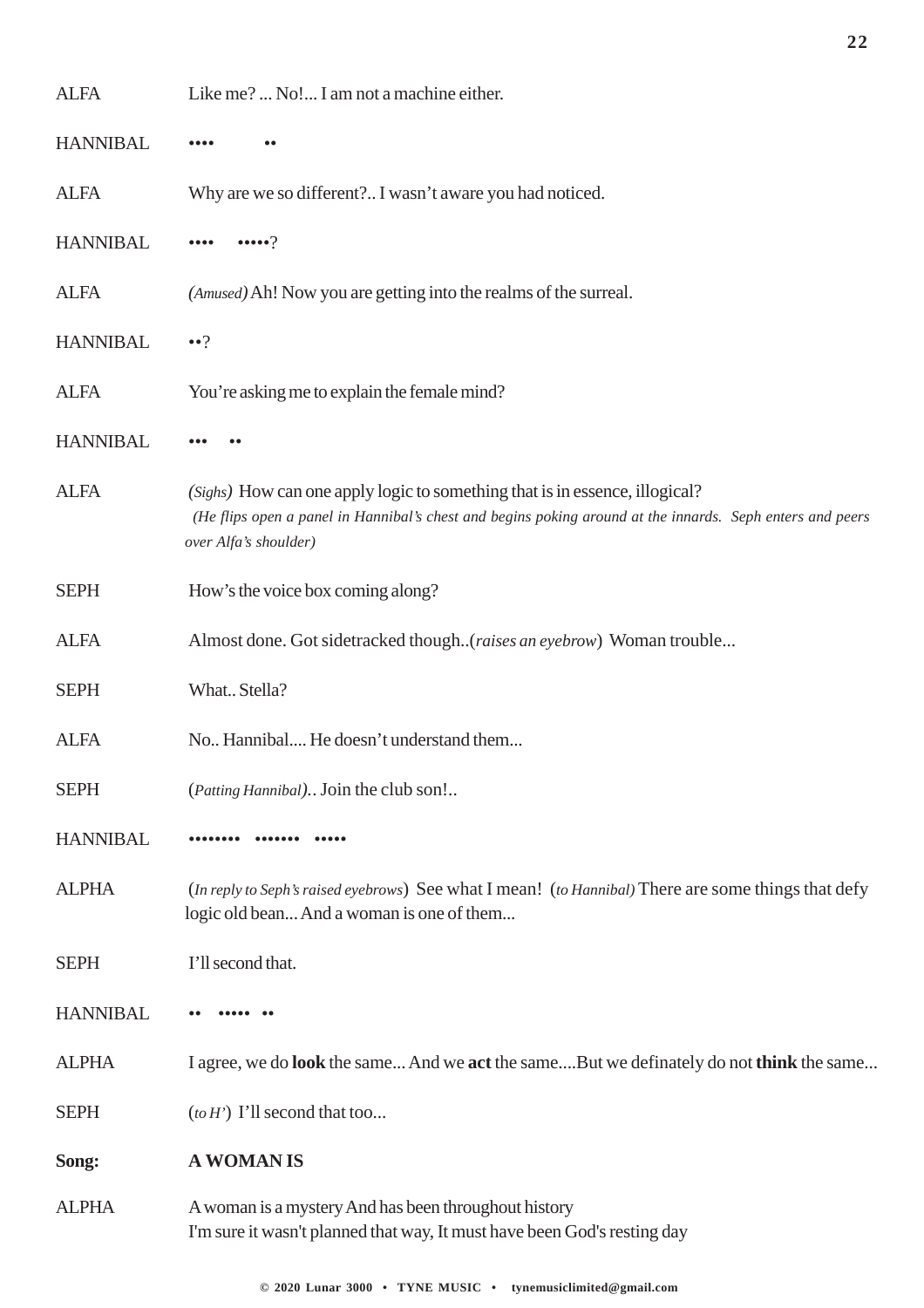| <b>ALFA</b> | You're not serious? (Seph shrugs his shoulders and nods. Alfa is aghast)<br>You are serious! Have you forgotten what it's like out there?<br>(Seph shakes his head) Well I neither have I! Used to do the Capricorn run when I was a young<br>structural engineer, so I saw my fair share of the 'New Worlds' and rough is an understatement.<br>(Seriously) Have you thought this through?                                                                                                                                                   |
|-------------|-----------------------------------------------------------------------------------------------------------------------------------------------------------------------------------------------------------------------------------------------------------------------------------------------------------------------------------------------------------------------------------------------------------------------------------------------------------------------------------------------------------------------------------------------|
| <b>SEPH</b> | Yes. But I was thinking of somewhere a little closer to home.                                                                                                                                                                                                                                                                                                                                                                                                                                                                                 |
| <b>ALFA</b> | Ah. That could only be Mother Earth. Now that, I can understand At least you haven't far to<br>return home if things didn't work out Whichever, you could always give me a call, I'd be happy<br>to lend a hand and apply my building skills again. Haven't built a habitat for eons, but you never<br>lose the knack. (Enthusiastically) Give me the go-ahead and I'll build you a new home fit for a<br>President.                                                                                                                          |
| <b>SEPH</b> | Whoa! Slow down Alfa It's only an idea I have yet to convince Ria and that will be no mean<br>task. So let's keep it to ourselves for now eh?                                                                                                                                                                                                                                                                                                                                                                                                 |
| <b>ALFA</b> | (Touches his lips) Not a word! I must admit there's something quite appealing in the prospect<br>It would also be a good excuse to get away from here We could pop over and spend a few<br>days in the open air Mind you, I don't know how Stella would react Hates heights you know<br>and heaven knows what she's do when confronted with all that ice and water She tried to paint a<br>seascape in the art class once Took a dizzy spell (Closes Hannibal's inspection flap and knocks on<br>his chest) There you are All done Off you go |
|             | (As Hannibal exits, Seph is occupying himself with some of Alfa's odd bits and pieces lying around on the work<br>bench)                                                                                                                                                                                                                                                                                                                                                                                                                      |
| HANNIBAL    | $(Exiting)$ ••••                                                                                                                                                                                                                                                                                                                                                                                                                                                                                                                              |
| <b>ALFA</b> | (Following the droid's exit with a slow shake of the head) He means well Just a little over-<br>protective (Businesslike) Now, back to the job in hand (Picking up the voice-box) Where's your<br>drone now?                                                                                                                                                                                                                                                                                                                                  |
| <b>SEPH</b> | (Looks at a device on his wrist) In the hydroponic garden. Shall I give it a call.                                                                                                                                                                                                                                                                                                                                                                                                                                                            |
| <b>ALFA</b> | (Adjusting the controlls on the voice-box) Yes Please. I've almost got this sorted<br>(Self satisfied as he holds it at eye level) Eeeh! I haven't made anything like this in years Not since I<br>was at my Induction Talking of which That was quite a find you made I'm not surprised<br>you're keen to get back there. It must be very satisfying when you dig into the past and uncover a<br>piece of history like that.                                                                                                                 |
| <b>SEPH</b> | Hmm. Hmm. It's a strange mixture of emotions when you come across something that hasn't<br>seen the light of day for generations Elation Amazement Even amusement, especially when I<br>see the primitive instruments and tools they had back thenNo doubt you can relate to that.<br>(Alfa nods agreement) Sometimes there's a feeling of sadness too The diseases they had no cure<br>for The futility of the many conficts between warring factions Famine Starvation I'm<br>surprised we managed to survive.                              |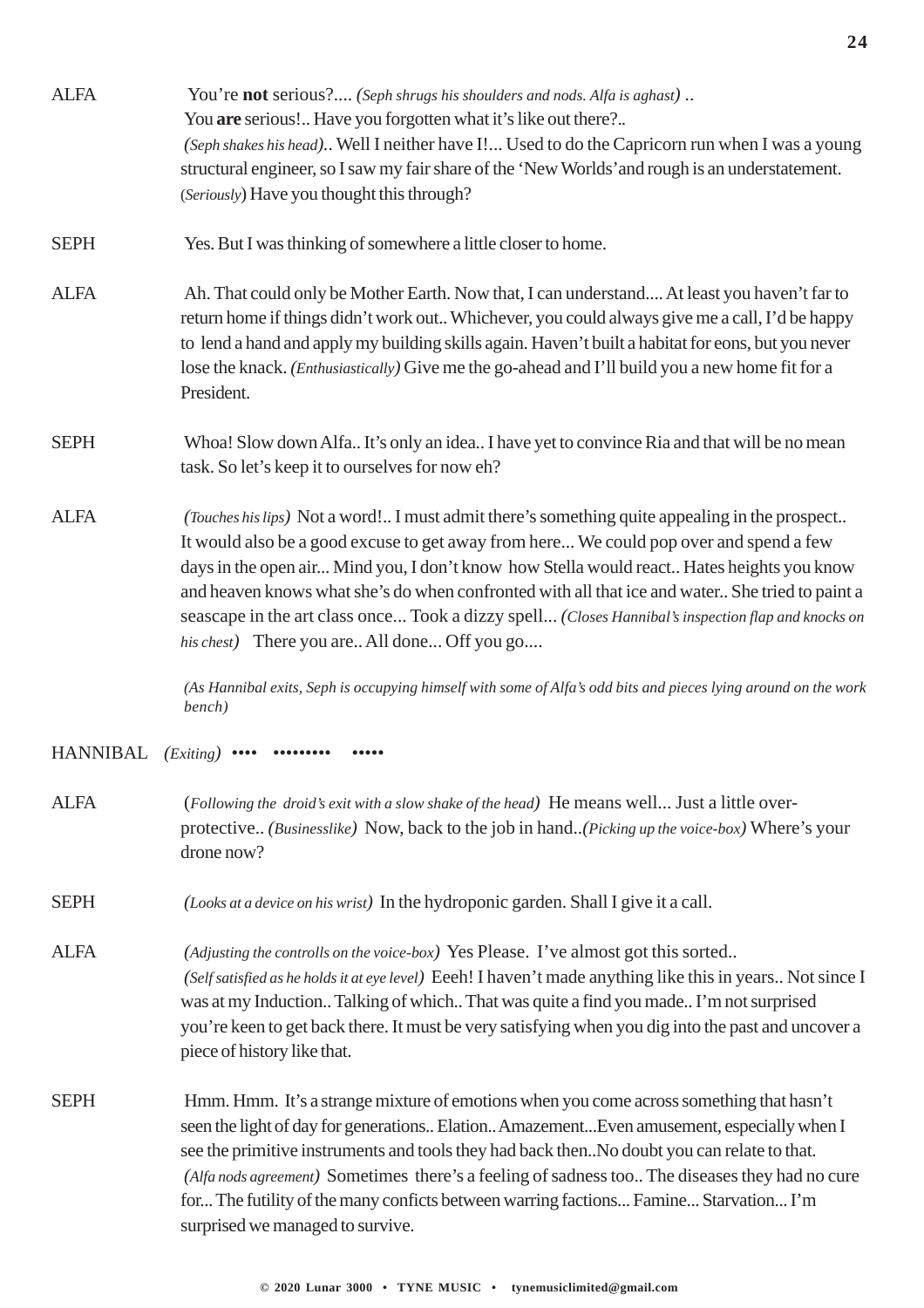| <b>ALFA</b>   | Mmm! It can't have been easy. Thank Juvius we don't have any of those problems now. Mind<br>you, they're discussing colonisation of the outer worlds, so in a way, history could be repeating<br>itself. (Jayzie enters bearing a gift of flowers which are handed to Alfa)         |
|---------------|-------------------------------------------------------------------------------------------------------------------------------------------------------------------------------------------------------------------------------------------------------------------------------------|
| <b>JAYZIE</b> | **** **********                                                                                                                                                                                                                                                                     |
| <b>ALFA</b>   | For Stella? (showing the new voice-box) And I have something special for you too.                                                                                                                                                                                                   |
| <b>JAYZIE</b> | ********                                                                                                                                                                                                                                                                            |
| <b>ALFA</b>   | Wait and see Could you give me an auxilliary input?(offers back of her neck) Thank you<br>(Plugs in the voice box) There we are! You may upload<br>(J's lcircuits flicker. The two men watch and wait with hopeful expectation)                                                     |
| <b>JAYZIE</b> | (In a warm sexy voice) My name is Jennie Good evening.                                                                                                                                                                                                                              |
| <b>SEPH</b>   | (Amazed) Well I'll be!(Slaps Alfa on back) Absolutely fantastic! Alfa You're a genius. Ria<br>will be thrilled!                                                                                                                                                                     |
| <b>ALFA</b>   | (Modestly) Tut. Tut Nothing to it really Was there Jayzie?                                                                                                                                                                                                                          |
| <b>JAYZIE</b> | Nothing? I do not compute nothing Surely you mean negative                                                                                                                                                                                                                          |
| <b>SEPH</b>   | It's only a figure of speech. It means it was  easy                                                                                                                                                                                                                                 |
| <b>JAYZIE</b> | One thing I will <b>never</b> be, and that is <b>easy.</b> Also I much prefer my new title                                                                                                                                                                                          |
| <b>ALFA</b>   | ( <i>Puzzled</i> ) What new title?                                                                                                                                                                                                                                                  |
| <b>JENNIE</b> | The one you put into my memory banks(Spells it out) J.E.N.N.I.E. Jennie.                                                                                                                                                                                                            |
| <b>ALFA</b>   | Ah! My mistake I'll soon put that right                                                                                                                                                                                                                                             |
| <b>JENNIE</b> | That will not be necessary. You are only human after all, and I understand that "To err is a<br>human trait". Anyhow I like the title Jennie, it sounds more  Feminine.                                                                                                             |
| <b>SEPH</b>   | Oh Oh! (to Alfa, raising eyebrows) Do you think we've done the right thing?                                                                                                                                                                                                         |
| <b>ALFA</b>   | (Twists his lips in resignantion) Do we ever do the right thing in a woman's estimation?                                                                                                                                                                                            |
| <b>SEPH</b>   | Where did you get that voice from?                                                                                                                                                                                                                                                  |
| <b>ALFA</b>   | Cyrus in Dome Twelve. He's been collecting voice prints for years. It's a lifetime hobby of his<br>Found this one in the old film archives I told him I didn't want this droid to sound too<br>mechanical He told me this was as close as it comes to replicating the female voice. |
| <b>SEPH</b>   | (With apprehension) Are you sure that's all you replicated? (Alfa laughs at the insinuation)<br>(At this moment Hannibal enters. Alfa is in front of Jennie and masking her from its sightline)                                                                                     |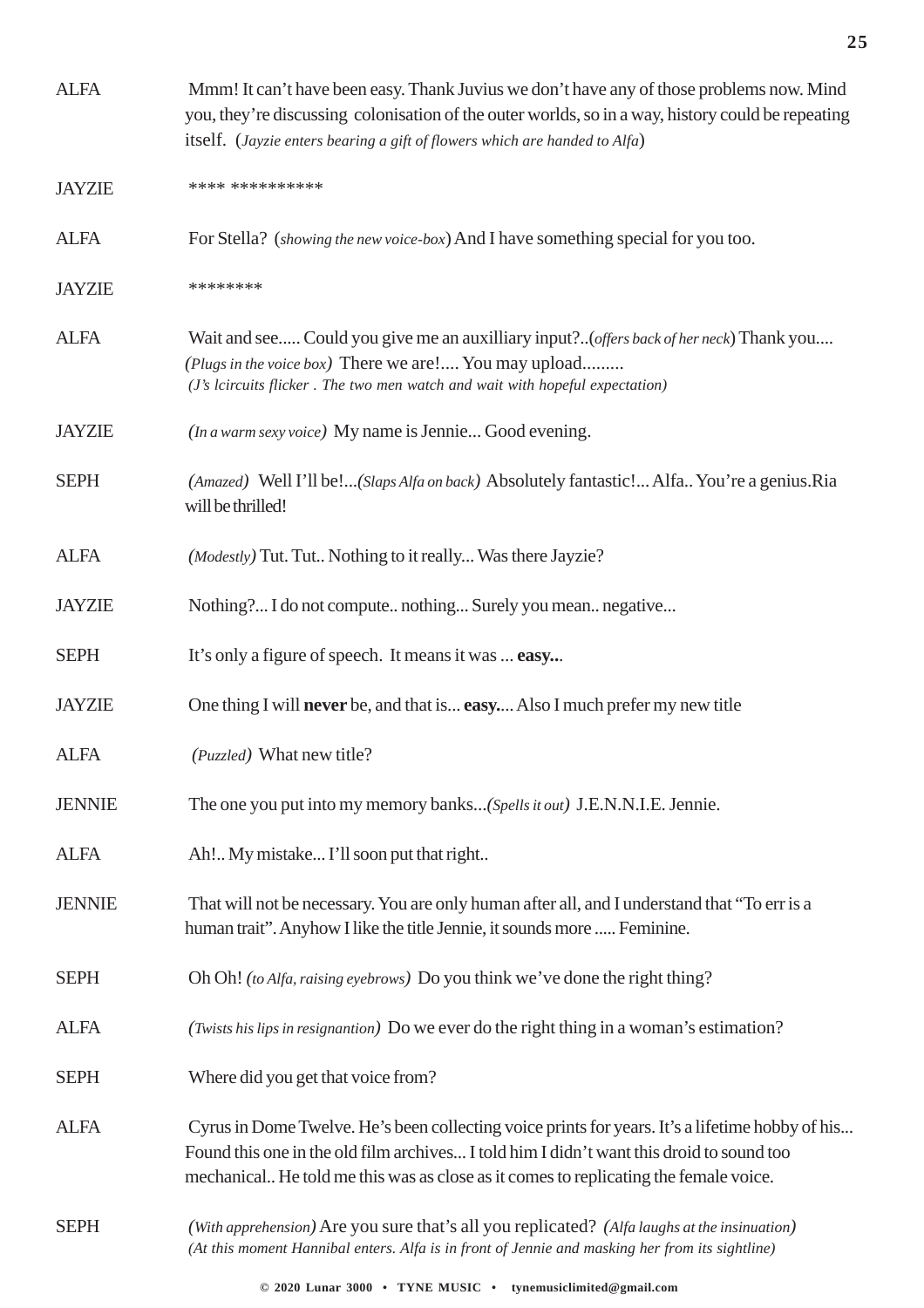| <b>STELLA</b> | Ah yes of course Zeus Has a nice masculine ring to it What do you think Jennie will make of<br>the new addition?                                                                                                                                                                                                                                                                                                                                                                                                                                                                                                   |
|---------------|--------------------------------------------------------------------------------------------------------------------------------------------------------------------------------------------------------------------------------------------------------------------------------------------------------------------------------------------------------------------------------------------------------------------------------------------------------------------------------------------------------------------------------------------------------------------------------------------------------------------|
| <b>RIA</b>    | Hard to tell I thought it best to play it by ear Seph is so much better than me at explaining<br>things.                                                                                                                                                                                                                                                                                                                                                                                                                                                                                                           |
| <b>RIA</b>    | When's he due back?                                                                                                                                                                                                                                                                                                                                                                                                                                                                                                                                                                                                |
| <b>RIA</b>    | He was trying for today, but there's a lot of turbulence where he's working, so the shuttle's been<br>delayed (Jennie enters with a tray of liquid refreshment,)                                                                                                                                                                                                                                                                                                                                                                                                                                                   |
| <b>JENNIE</b> | (In her new soft cultured voice) I thought you would both like some refreshment.                                                                                                                                                                                                                                                                                                                                                                                                                                                                                                                                   |
| <b>RIA</b>    | Thank you Jennie.                                                                                                                                                                                                                                                                                                                                                                                                                                                                                                                                                                                                  |
| <b>JENNIE</b> | Can I get you anything else? Homogenised biscuit? A piece of Crystalised Martian Mallow?                                                                                                                                                                                                                                                                                                                                                                                                                                                                                                                           |
| <b>RIA</b>    | Not for me thanks (to Stella) How about you?                                                                                                                                                                                                                                                                                                                                                                                                                                                                                                                                                                       |
| <b>STELLA</b> | Better not! Hannibal has me on, yet another, diet                                                                                                                                                                                                                                                                                                                                                                                                                                                                                                                                                                  |
| <b>JENNIE</b> | I could prepare you a nice ganymede dessert Only seven point two calories                                                                                                                                                                                                                                                                                                                                                                                                                                                                                                                                          |
| <b>STELLA</b> | Oh Go on then! (Jennie exits) Isn't she a little treasure! I must admit when Alfa told me you<br>wanted a talking droid, I thought you had taken leave of your senses, but I take it all back. He's<br>turned her into the perfect companion for you, especially at night.                                                                                                                                                                                                                                                                                                                                         |
| <b>RIA</b>    | (Still playing the game, she makes another move) Oh she is! With one small reservation Don't<br>ever play board games with a droid You can never win Unless you programme it to let you<br>win. Apart from that she's been very attentive. (grins) So how's things with Mister Big?                                                                                                                                                                                                                                                                                                                                |
| <b>STELLA</b> | Much improved since Alfa worked on him. (Smiles in recollection) Not to mention that little<br>episode when Jennie spoke her first wordsand he blew every one of his circuits I quite like the<br>new Hannibal now, although I've noticed he's taken on a few of his master's idiosyncrasies.                                                                                                                                                                                                                                                                                                                      |
| <b>RIA</b>    | Really! Like what??                                                                                                                                                                                                                                                                                                                                                                                                                                                                                                                                                                                                |
| <b>STELLA</b> | He has a tendency to mutter away to himself Then if I happen to ask him to do a simple thing like<br>move the furniture, because I fancy a change, he sort of does a little jig then shuts down The<br>strangest thing of all is when I take a shower. He used to hover over me, towel at the ready, but<br>now he hurries away on the pretext that he has other duties to perform, though for the life of me<br>I've no idea where he gets to and before you ask, I've tried having a word with Alfa, but he just<br>taps his nose and says "There are some things you women will never understand about us men". |
|               | (The master control unit buzzes, the video screen lights up and a face appears)                                                                                                                                                                                                                                                                                                                                                                                                                                                                                                                                    |

VOICE Ria three one nine?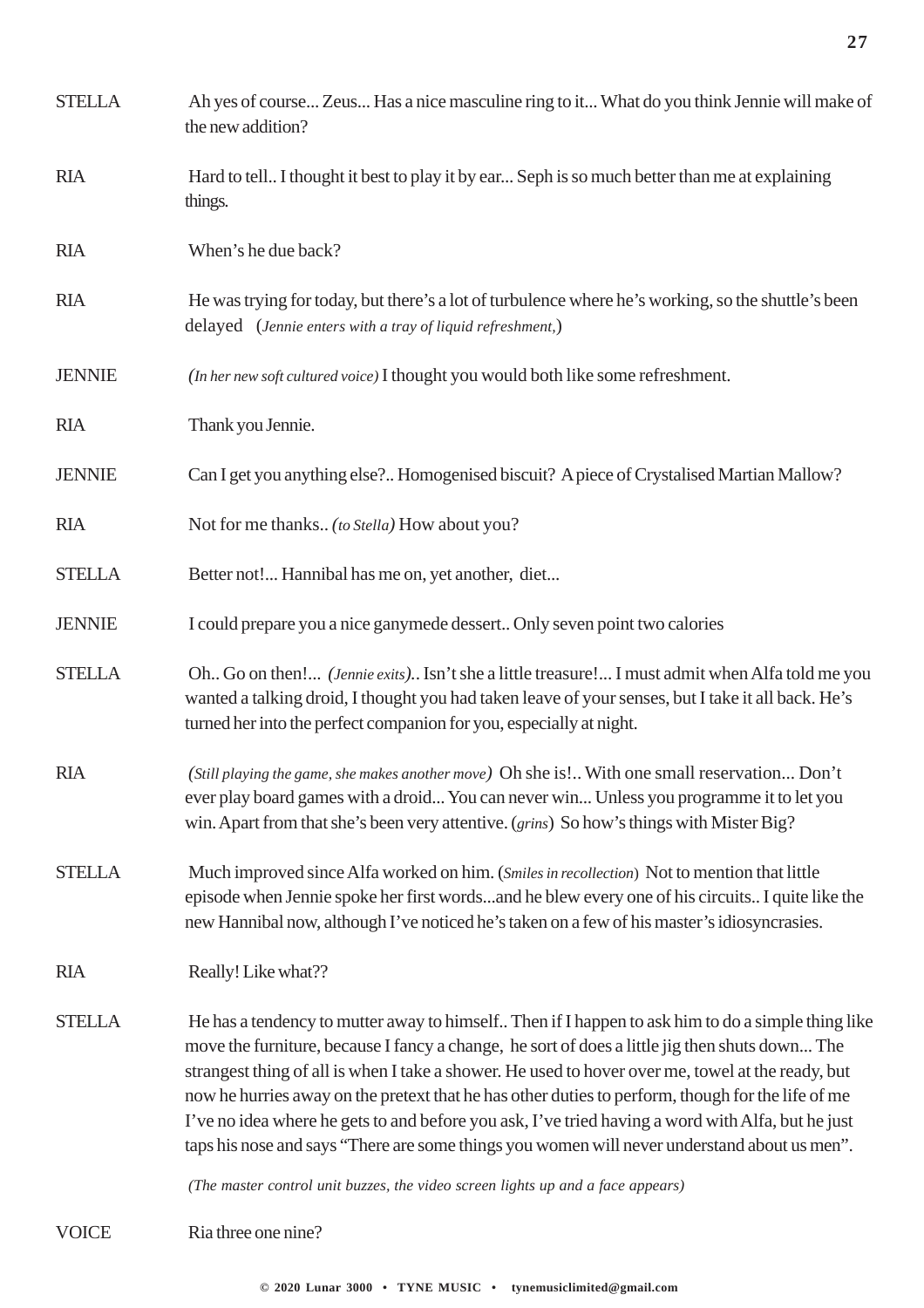| <b>RIA</b>       | Yes.                                                                                                                                                                                                                                                                                                                                                                                                                                                                                   |
|------------------|----------------------------------------------------------------------------------------------------------------------------------------------------------------------------------------------------------------------------------------------------------------------------------------------------------------------------------------------------------------------------------------------------------------------------------------------------------------------------------------|
| <b>VOICE</b>     | Prepare to receive one male child reference Zeus. Place your right hand on the diagnostic<br>transducer for D.N.A analysis (She does so) Thank you Please wait at the transporter for<br>delivery Have a 'Happy Birthing Day!<br>(Screen darkens. Ria move to the transporter, Stella joins her and they both stand with nervous expectancy. The<br>transporter lights up, Ria slides open the door and a white coated attendant hands her a plastic container<br>containing the baby) |
| <b>ATTENDANT</b> | One male child Sign here please<br>(Ria is in a daze as she hands the container to Stella whilst she finger prints the delivery slate)<br>Thank you (Hands her a small flat disc) Your 100 year guarantee and feeding instructions Have<br>a nice day! (Exits via transporter)                                                                                                                                                                                                         |
| <b>STELLA</b>    | (Gingerly passing baby over) I didn't realise it would be sosmall                                                                                                                                                                                                                                                                                                                                                                                                                      |
| <b>RIA</b>       | (Nervously takes baby and gives Stella the disc) Neither did I. (nervously) I'd better call Jennie<br>(Stella presses her wrist-com, then peers over Ria's shoulder at the baby)                                                                                                                                                                                                                                                                                                       |
| <b>STELLA</b>    | To think we all started out looking like that So fragileBe careful you don't drop it<br>(Ria Holds the baby rather more tightly than necessary and anxiously looks offstage)                                                                                                                                                                                                                                                                                                           |
| <b>RIA</b>       | What's taking Jennie so long?                                                                                                                                                                                                                                                                                                                                                                                                                                                          |
| <b>STELLA</b>    | Why don't you sit yourself down I'll make us a nice cup of somulent.<br>(Fusses around before looking offstage) Help at last! (Jennie enters and Stella hands over the disc to<br>Jennie who inserts it into a slot in her chest then moves to look at the bundle in Ria's arms before speaking)                                                                                                                                                                                       |
| <b>JENNIE</b>    | Instructions for care of human child Keep at constant 20 degrees centigrade Wash at regular<br>intervals in sterile solution of two parts Hydrogen and one part Oxygen. Feed orally every four<br>hours. With your permission I will make up the necessary formulae.                                                                                                                                                                                                                   |
| <b>RIA</b>       | Whatever you say                                                                                                                                                                                                                                                                                                                                                                                                                                                                       |
| <b>JENNIE</b>    | I'll take that as an affirmative madam (Exits)                                                                                                                                                                                                                                                                                                                                                                                                                                         |
| <b>STELLA</b>    | I must give Alfa the good news. Will you be alright for a few minutes?                                                                                                                                                                                                                                                                                                                                                                                                                 |
| <b>RIA</b>       | Yes of course. (Stella is hesitant, Ria waves her away) Be off with you, I'll be fine.                                                                                                                                                                                                                                                                                                                                                                                                 |
|                  | (Stella exits leaving Ria quietly rocking the baby and singing * optional)                                                                                                                                                                                                                                                                                                                                                                                                             |
| Song:            | <b>CRADLE SONG (optional)</b>                                                                                                                                                                                                                                                                                                                                                                                                                                                          |
|                  | Bring me a cradle, hang it up high<br>Light me a candle up in the sky<br>Rock me a baby cosy and warm<br>Rosy and pink like the dawn                                                                                                                                                                                                                                                                                                                                                   |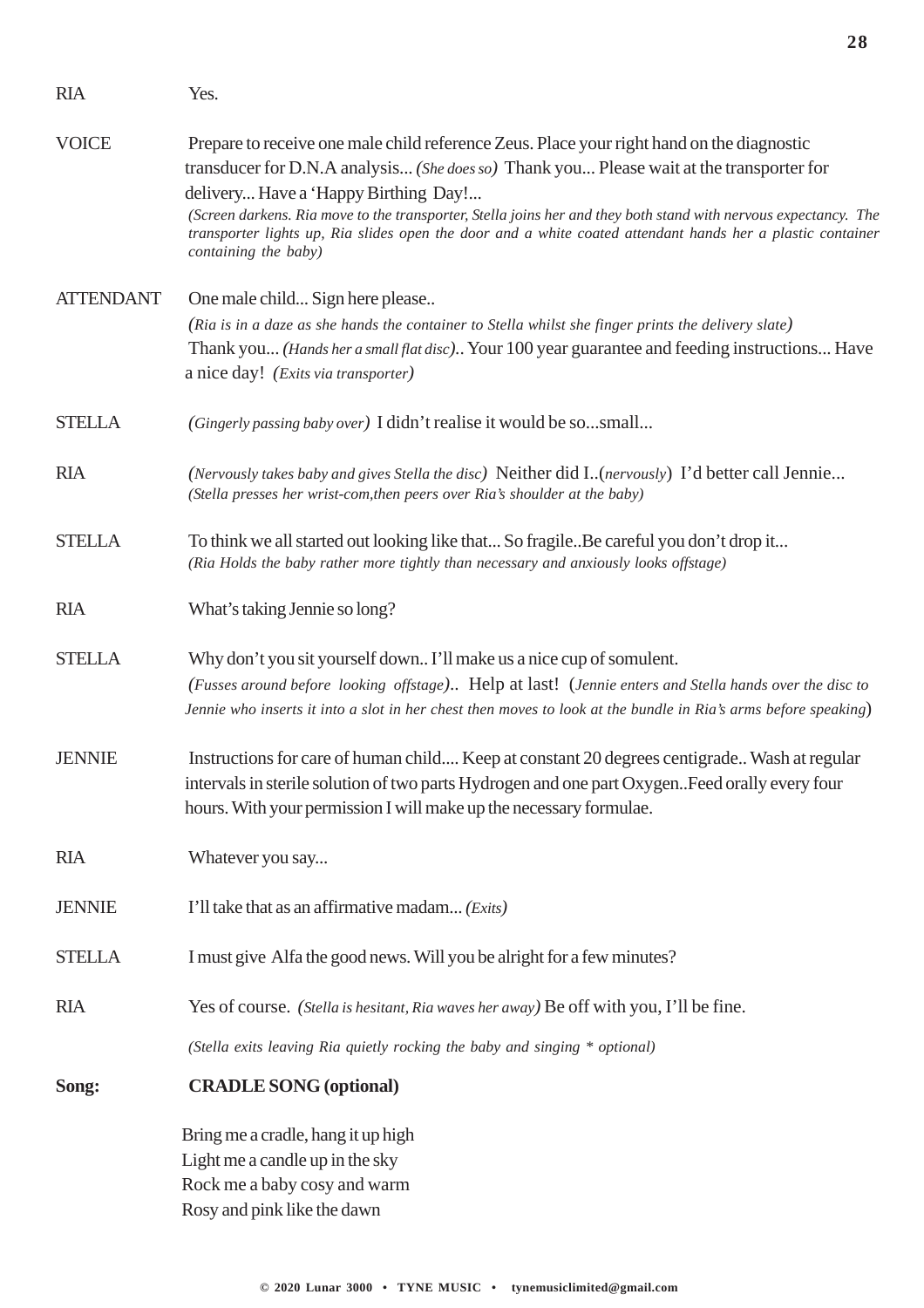| <b>RIA</b>    | Is that all you can say?                                                                                                                                                                                                                                                                                         |
|---------------|------------------------------------------------------------------------------------------------------------------------------------------------------------------------------------------------------------------------------------------------------------------------------------------------------------------|
| <b>ALFA</b>   | I could say it's impossible But I did warn you that altering a droids phonetic circuitry may cause<br>some disruption to the conceptial converter. (He opens one of the access panels in her chest and presses a<br>button. Jennie immediately revives as he closes the panel) There you are! No harm done       |
| <b>RIA</b>    | (With a relieved sigh) I had visions of having to return Zeus to the baby bank. I just couldn't bring<br>him up on my own (To Jennie) Are you ready to continue your duties?                                                                                                                                     |
| <b>JENNIE</b> | Of course madamI'm fine Absolutely fine (She moves to exit, turns and calls to Hannibal)<br>Are you coming dear? (Hannibal mumbles and follows her offstage)                                                                                                                                                     |
| <b>RIA</b>    | (Following them with her eyes) We shall have to keep an eye on those two                                                                                                                                                                                                                                         |
| <b>ALFA</b>   | (Thoughfully) Never thought I'd see the day two droids could have amorous tendencies.                                                                                                                                                                                                                            |
| <b>RIA</b>    | (Shocked) You don't for one moment believe that?                                                                                                                                                                                                                                                                 |
| <b>ALFA</b>   | (Smiling) Of course not Only joking! All the same I had better not leave them alone too long<br>(He makes for the exit, Ria begins to follow but turns back when the video screen signals an incoming call.)                                                                                                     |
| <b>CALLER</b> | Ria three one nine?                                                                                                                                                                                                                                                                                              |
| <b>RIA</b>    | Yes?                                                                                                                                                                                                                                                                                                             |
| <b>CALLER</b> | (In a monotone, emotionless voice) I have an urgent message from Earth Sector TwoSeph two seven<br>two has met with a slight accident. There has been a cave-in at the archeological site.                                                                                                                       |
| <b>RIA</b>    | Oh no! (Fearfully) How is he? Where is he now?                                                                                                                                                                                                                                                                   |
| <b>CALLER</b> | He has been stabilised and undergoing neuro surgery. Arrangements for your transfer to base camp<br>and you will be put on the next Earth flight as soon as we have clearance Please report to the<br>departure dome as soon as possible for your medi-check and innoculations. Thank you Have a<br>safe journey |

(*Ria turns from the screen, puts her head in her hands and sinks slowly to into her chair)*

#### **blackout**

#### **END OF ACT 3**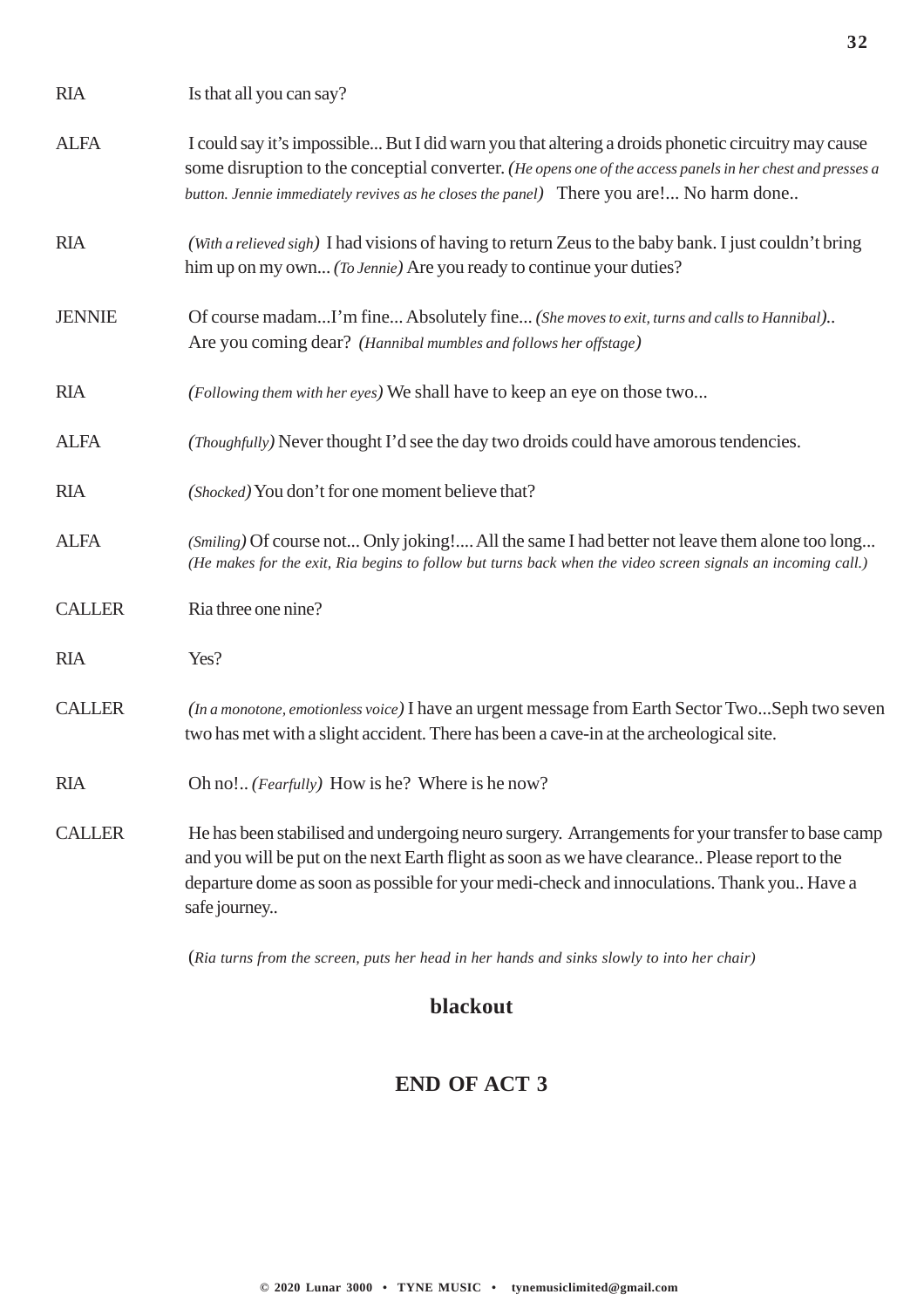| <b>JENNIE</b>   | Then we will continue our programme.                                                                         |
|-----------------|--------------------------------------------------------------------------------------------------------------|
| <b>SEPH</b>     | (Half listening as he reads) And what programme would that be?                                               |
| <b>JENNIE</b>   | To carry out our instructions                                                                                |
| <b>HANNIBAL</b> |                                                                                                              |
| <b>JENNIE</b>   | If I may continue!                                                                                           |
| <b>HANNIBAL</b> |                                                                                                              |
| <b>JENNIE</b>   | Yes I am in charge! (to Seph) With your permission I will instigate the duty rosta I have prepared.          |
| <b>SEPH</b>     | Which involves?                                                                                              |
| <b>JENNIE</b>   | Our first duty is to return to the shuttle.                                                                  |
| <b>SEPH</b>     | I see. Then what?                                                                                            |
| <b>JENNIE</b>   | Await further instructions.                                                                                  |
| <b>SEPH</b>     | (Scratches his ear) Is that it?                                                                              |
| <b>HANNIBAL</b> |                                                                                                              |
| <b>SEPH</b>     | Off you go then. (Jennie exits leaving Hannibal to lingers at the door)                                      |
| <b>HANIBAL</b>  |                                                                                                              |
| <b>SEPH</b>     | Yes I'm very well.                                                                                           |
| <b>HANNIBAL</b> |                                                                                                              |
| <b>SEPH</b>     | Yes Hannibal. As I've had plenty of spare time to learn "droid talk " I can now understand you<br>perfectly. |
| <b>HANNIBAL</b> | $(Moving \ across \ to \ Seph) \ \cdots \ \cdots$                                                            |
| <b>SEPH</b>     | Yes Ria is fine. (He looks up from his book to see Hannibal still waiting) Was there something else?         |
| <b>HANNIBAL</b> | $\bullet$                                                                                                    |
| <b>SEPH</b>     | What about Jennie?                                                                                           |
| <b>HANNIBAL</b> |                                                                                                              |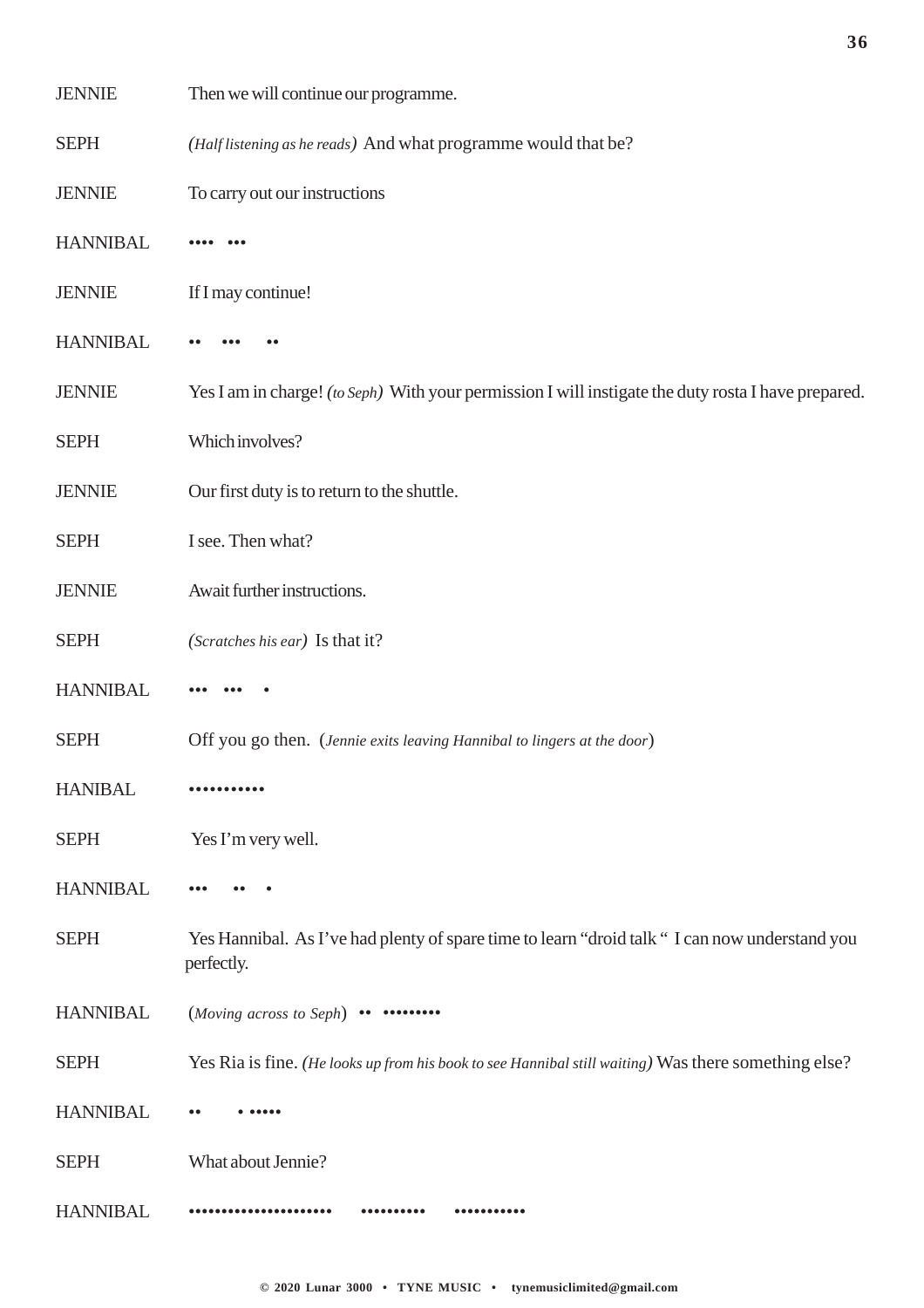| <b>SEPH</b>     | I see! She orders you about?(smiles broadly) You'll get used to it (Pats him consolingly)<br>Remember what your master and I told you about womenOne of these days you may even<br>enjoy it! (Jennie returns)        |
|-----------------|----------------------------------------------------------------------------------------------------------------------------------------------------------------------------------------------------------------------|
| <b>JENNIE</b>   | (To Hannibal) Is your power pack running low?                                                                                                                                                                        |
| <b>HANNIBAL</b> |                                                                                                                                                                                                                      |
| <b>JENNIE</b>   | Is there a system fault?                                                                                                                                                                                             |
| <b>HANNIBAL</b> |                                                                                                                                                                                                                      |
| <b>JENNIE</b>   | Then why are you not following your instructions?                                                                                                                                                                    |
| <b>SEPH</b>     | (Coming to his rescue) My fault. I needed his input on a couple of things.                                                                                                                                           |
| <b>JENNIE</b>   | Could I not be of assistance?                                                                                                                                                                                        |
| <b>SEPH</b>     | Err. Not reallyIt's a man thing.                                                                                                                                                                                     |
| <b>HANNIBAL</b> |                                                                                                                                                                                                                      |
| <b>JENNIE</b>   | Could it not wait until you are fully recovered?                                                                                                                                                                     |
| <b>SEPH</b>     | (Returns to his studies) Perhaps you are correct. (To Hannibal) We'll discuss it later.                                                                                                                              |
| <b>HANNIBAL</b> | $\bullet$<br>(Jennie inches him towards door as Seph sits in a chair to return to his book reading)                                                                                                                  |
| <b>JENNIE</b>   | We are running behind schedule You must not get too familiar with the male humans. They have<br>some very strange habits.                                                                                            |
| <b>HANNIBAL</b> | .                                                                                                                                                                                                                    |
|                 | (Ria is entering as the droids are leaving and only catches the end of the conversation. She gives Seph a<br>questioning look)                                                                                       |
| <b>RIA</b>      | What was all that about?                                                                                                                                                                                             |
| <b>SEPH</b>     | That was Hannibal exerting his authority and losing                                                                                                                                                                  |
| <b>RIA</b>      | (Laughs) Only because he's on loan to us and under Jennies temporary jurasdiction.                                                                                                                                   |
| <b>SEPH</b>     | (Ruefully) Something tells me he's not the only one under temporary jurasdiction!                                                                                                                                    |
| <b>RIA</b>      | One must take the oppotunity when it arrives <i>(Kisses him)</i> Besides, I believe you're secretly<br>enjoying all the attention. (Gives a twirl, showing off her new dress) You haven't told me what you<br>think? |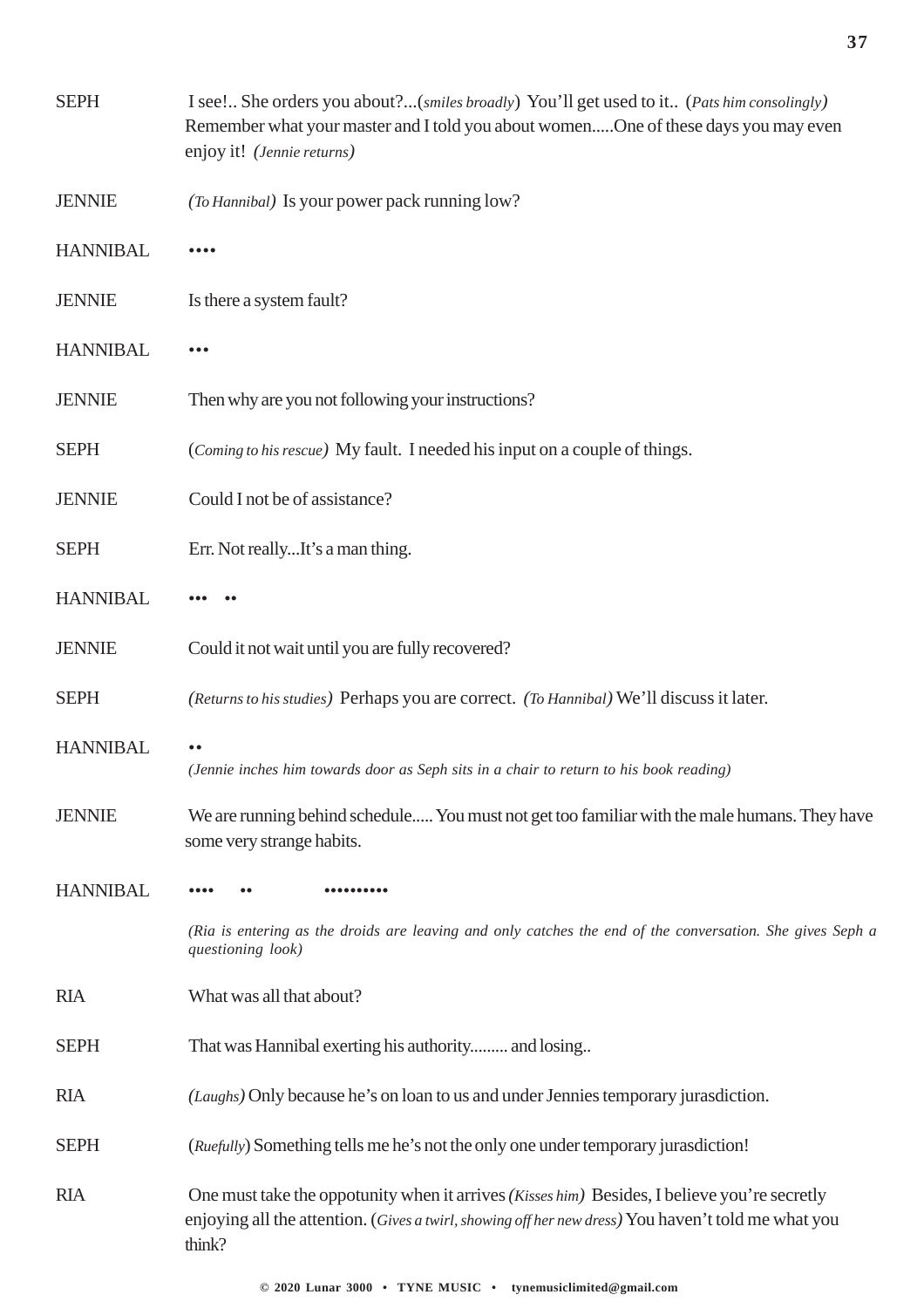| <b>ALFA</b>   | (Laying out cutlery with Seph) I Wouldn't want to be doing this every day.                                                                                                                      |
|---------------|-------------------------------------------------------------------------------------------------------------------------------------------------------------------------------------------------|
| <b>SEPH</b>   | Thank Jupiter for droids eh? (They both stand back to admire their handiwork)                                                                                                                   |
| <b>ALFA</b>   | (Comparing their work to the photo) But I must admit it was well worth the effort.                                                                                                              |
|               | (Jennie enters carrying a tray with the turkey suitably presented to look like the real thing, surrounded with<br>an assortment of vegetables).                                                 |
| <b>RIA</b>    | Well done Jennie! You've excelled yourself as usual.                                                                                                                                            |
| <b>JENNIE</b> | (Placing it on the table) My circuits will not allow me to exceed my parameters mistress. It was<br>well within my capabilities. (Exits again)                                                  |
| <b>SEPH</b>   | I'm quite looking forward to this. (About to pick at the turkey, Ria raps his hand)                                                                                                             |
| <b>RIA</b>    | Wait!. We're not finished yet.                                                                                                                                                                  |
| <b>STELLA</b> | Somehow, I just knew there had to be something else. You've got that 'Surprise! Surprise!'<br>look.                                                                                             |
| <b>ALFA</b>   | And so far they've all been very pleasant, so I for one cannot wait. What can it be?<br>(Gives her an eager anticipatory look)                                                                  |
| <b>RIA</b>    | Evidently Hannibal has made something for me.                                                                                                                                                   |
| <b>SEPH</b>   | This should be interesting. (Dips into puch bowl) Anyone need a top-up?<br>(They all hold out their glasses for re-filling)                                                                     |
| <b>RIA</b>    | According to Jennie, he has been doing his own research. (To Alfa) As you had noticed, it's all<br>been very hush, hush.                                                                        |
| <b>ALFA</b>   | Mmmm! Transport did advise me there was an additional item in our luggage, but I assumed it<br>would be yours. (Stella's)                                                                       |
| <b>STELLA</b> | (Pretended surprise) Whatever gave you that idea?                                                                                                                                               |
| <b>SEPH</b>   | I'm intrigued! A droid isn't usually programmed to work outside its parameters.                                                                                                                 |
| <b>ALFA</b>   | Ah! That could be my doing. As you know, Stella wanted Hannibal to be more considerate, so I<br>freed up his compliance syntax a touch. (To Stella) You must admit he's a lot more amiable now. |
| <b>SEPH</b>   | Oh I think there's still a bit of the old fighting spirit left, according to the conversation I had with<br>him earlier on. He is of the opinion that Jennie is too bossy.                      |
| <b>RIA</b>    | (Laughing) Poor thing! First it was you Stella, now Jennie. I wonder what he thinks of me.                                                                                                      |
| <b>STELLA</b> | (Smirking) Who's the one getting presents? I can't imagine what it can be.<br>(Hannibal enters carrying a hand-made baby crib on a stand. He places it at Ria's feet).                          |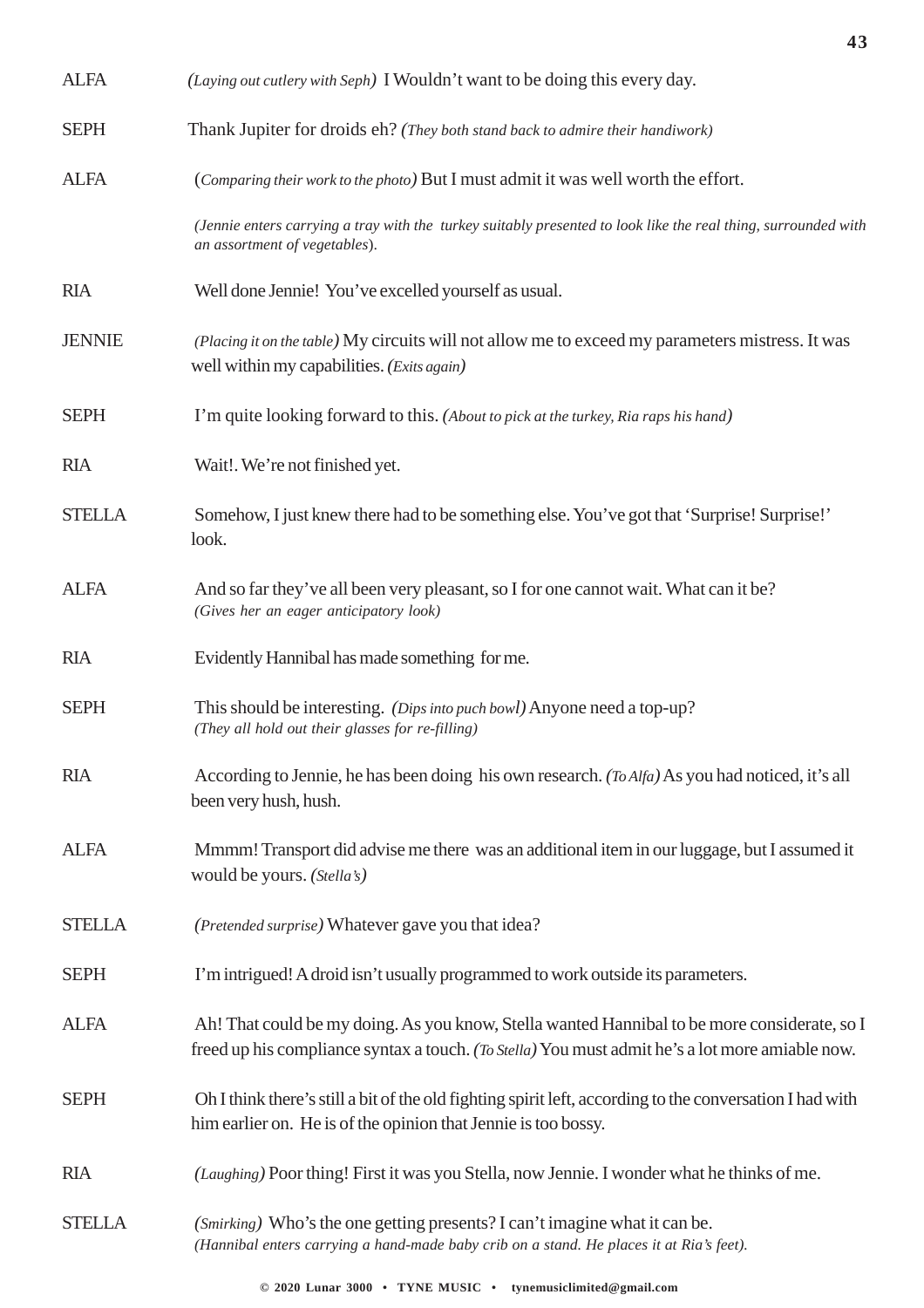| <b>RIA</b>      | (Bemused) It's very nice (Looks at the other three, who all shrug their shoulders)                                                                                                                                                                                                                                                                            |
|-----------------|---------------------------------------------------------------------------------------------------------------------------------------------------------------------------------------------------------------------------------------------------------------------------------------------------------------------------------------------------------------|
| <b>HANNIBAL</b> |                                                                                                                                                                                                                                                                                                                                                               |
| <b>RIA</b>      | Yes you are just in time, but where is Jennie?                                                                                                                                                                                                                                                                                                                |
| <b>HANNIBAL</b> |                                                                                                                                                                                                                                                                                                                                                               |
| <b>RIA</b>      | (to Alfa) I don't understand, do you?                                                                                                                                                                                                                                                                                                                         |
| <b>ALFA</b>     | If I heard him correctly he said. Jennie was 'First Footing?'<br>(Jennie enters carrying the baby which is handed to Seph)                                                                                                                                                                                                                                    |
| <b>SEPH</b>     | Ah! A little premature, but thank you!<br>(He holds the baby proudly with the rest making the ususal pleasing sounds, before Ria takes over)                                                                                                                                                                                                                  |
| <b>JENNIE</b>   | I may not be able to express the emotions that you are all feeling, but I am informed that the first<br>human to enter the home on New Year's Day will be the bringer of good health and fortune to all<br>who live here. This is called 'first-footing'. I do not compute the logic of this, as there is no<br>mention of what happend to the 'second foot'. |
| <b>RIA</b>      | (Taking hold of the baby) I'm sure there will be a logical explanation as there must also be, for<br>Hannibal's fine gift.                                                                                                                                                                                                                                    |
|                 |                                                                                                                                                                                                                                                                                                                                                               |
| <b>HANNIBAL</b> |                                                                                                                                                                                                                                                                                                                                                               |
| <b>RIA</b>      | Oh I See!(Placing the baby into the crib) A new home for the baby?' (Shakes her head}                                                                                                                                                                                                                                                                         |
| <b>HANNIBAL</b> |                                                                                                                                                                                                                                                                                                                                                               |
| <b>JENNIE</b>   | It is a facsimile of one we found in our research. There were many references to a baby's cradle<br>Hannibal made this construction from a library print, as a present for you.                                                                                                                                                                               |
| <b>RIA</b>      | How thoughtful! (Sighs contentedly as she looks at Seph) Now we really are a family again and it<br>doesn't matter where home is, as long as we're all together. (They embrace)                                                                                                                                                                               |
| <b>ALFA</b>     | (Placing an arm around Stella's waste, he addresses them) It may be the euphoric effect of the drink,<br>but I'm beginning to wonder why we don't join you New Year, new beginning and all that!                                                                                                                                                              |
| <b>SEPH</b>     | You'd be more than welcome! We will certainly need your kind of expertise.                                                                                                                                                                                                                                                                                    |
| <b>STELLA</b>   | (Forcing a laugh) Ha. Ha. He's joking of course Aren't you? (He gives her a sheepish grin)<br>You can't be serious!                                                                                                                                                                                                                                           |
| <b>ALFA</b>     | You know me I can work (Pats her bottom) or play anywhere. Your decision                                                                                                                                                                                                                                                                                      |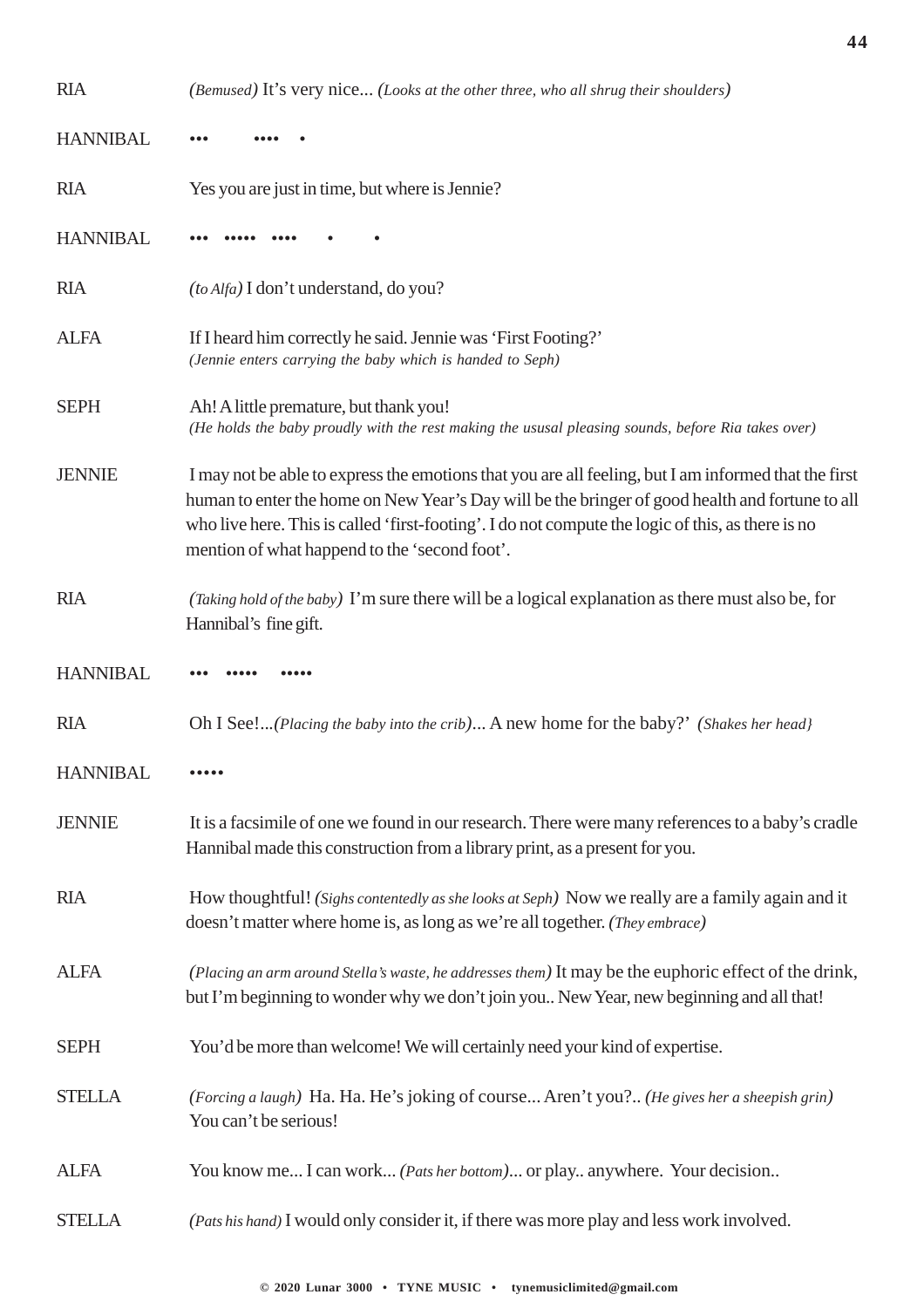### **an everyday story of moonfolk**

**a musical comedy in 4 acts by Dennis A.Westgate**

**piano & vocal score**

**© 2020 Lunar 3000 • TYNE MUSIC • tynemusiclimited@gmail.com**

X

D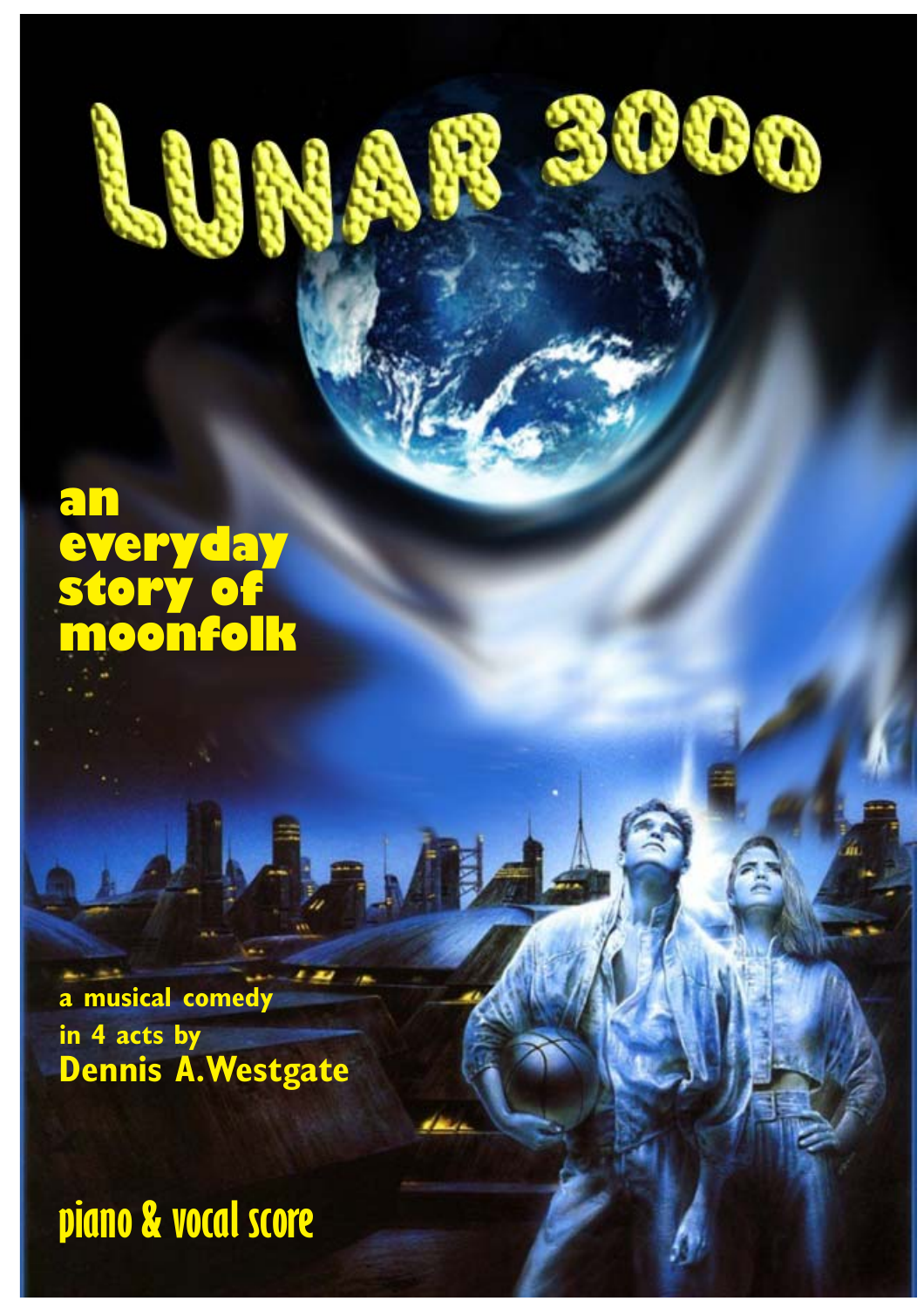## **2Dh Universe**

NOTE: The opening 16 bars are played during the narrator's speech and should be repeated until the dialogue is completed.



"  $\frac{1}{2}$  $\frac{1}{2}$  $\frac{1}{2}$  $\overline{5}$  $\rho$   $\rho$   $\rho$ º  $\overline{\mathcal{O}}$   $\overline{\mathcal{O}}$   $\overline{\mathcal{O}}$ º  $\overline{1}$  $\frac{1}{2}$  $\overline{\phantom{a}}$ 



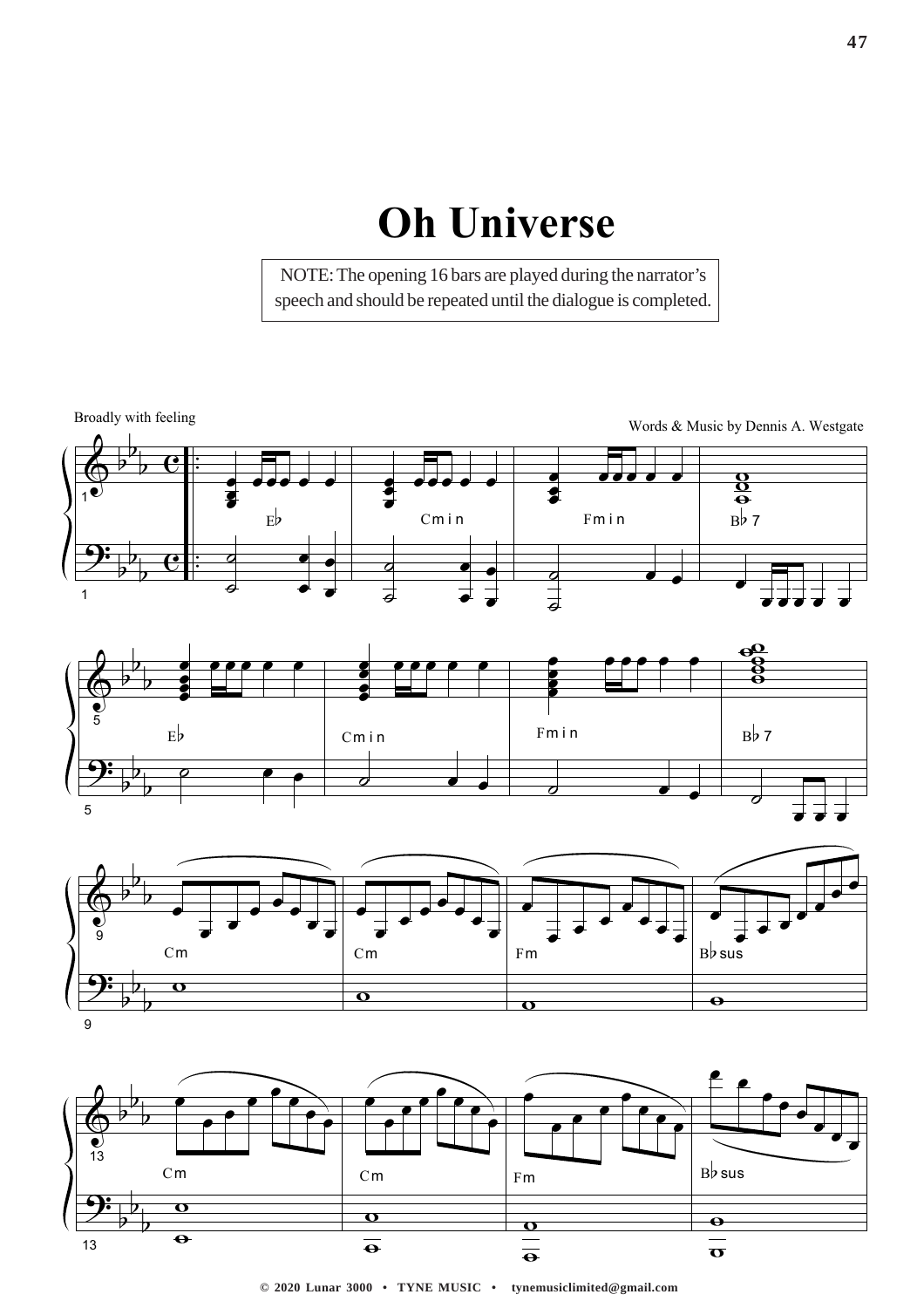

**© 2020 Lunar 3000 • TYNE MUSIC • tynemusiclimited@gmail.com**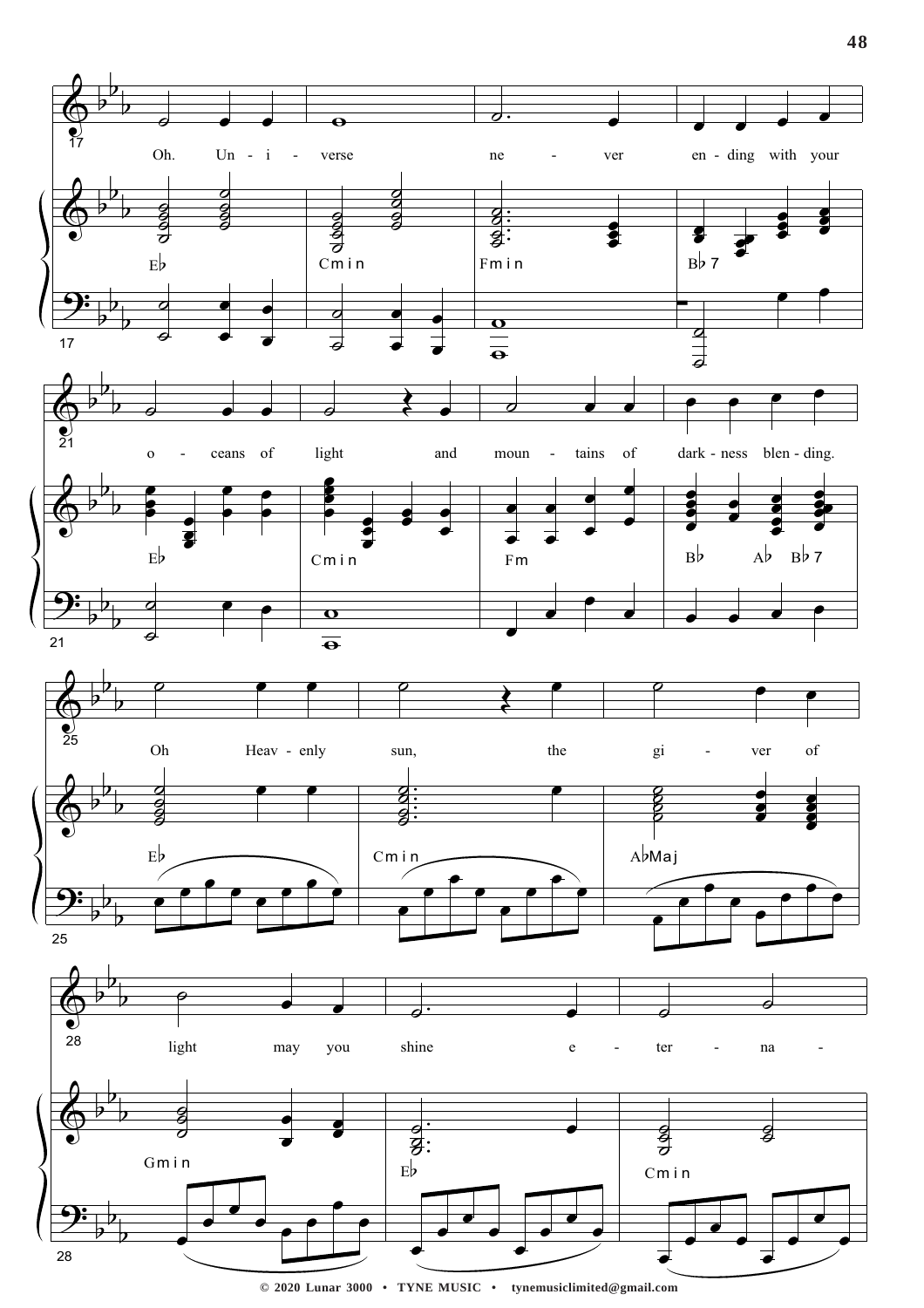## **A Woman Is!**



**© 2020 Lunar 3000 • TYNE MUSIC • tynemusiclimited@gmail.com**